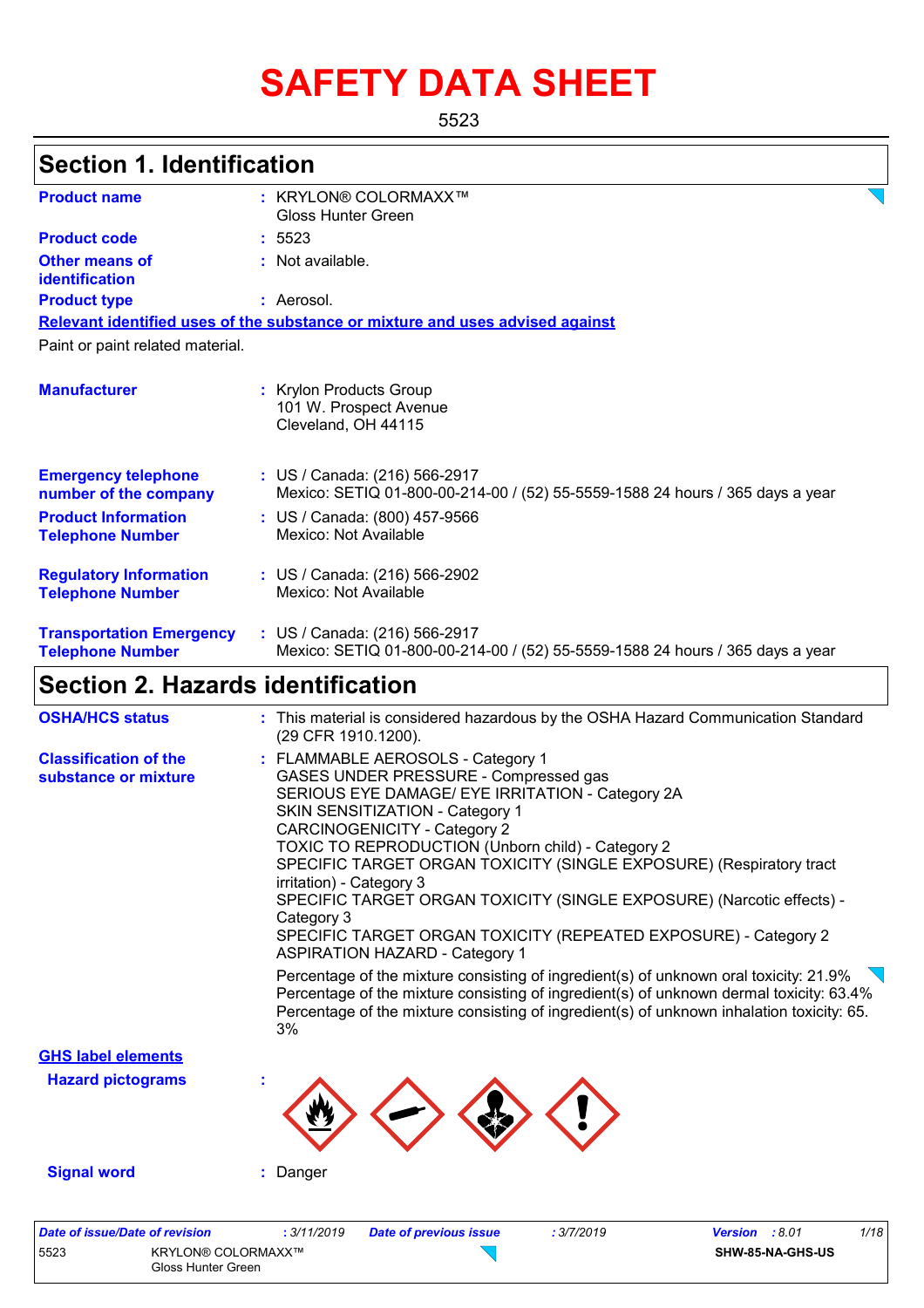# **Section 2. Hazards identification**

| <b>Hazard statements</b>                          | : Extremely flammable aerosol.<br>Contains gas under pressure; may explode if heated.<br>Causes serious eye irritation.<br>May cause an allergic skin reaction.<br>Suspected of damaging the unborn child.<br>Suspected of causing cancer.<br>May be fatal if swallowed and enters airways.<br>May cause respiratory irritation.<br>May cause drowsiness or dizziness.<br>May cause damage to organs through prolonged or repeated exposure.                                                                                                                                                                                                                                  |
|---------------------------------------------------|-------------------------------------------------------------------------------------------------------------------------------------------------------------------------------------------------------------------------------------------------------------------------------------------------------------------------------------------------------------------------------------------------------------------------------------------------------------------------------------------------------------------------------------------------------------------------------------------------------------------------------------------------------------------------------|
| <b>Precautionary statements</b><br><b>General</b> | : Read label before use. Keep out of reach of children. If medical advice is needed, have<br>product container or label at hand.                                                                                                                                                                                                                                                                                                                                                                                                                                                                                                                                              |
| <b>Prevention</b>                                 | : Obtain special instructions before use. Do not handle until all safety precautions have<br>been read and understood. Wear protective gloves. Wear eye or face protection.<br>Wear protective clothing. Keep away from heat, hot surfaces, sparks, open flames and<br>other ignition sources. No smoking. Do not spray on an open flame or other ignition<br>source. Use only outdoors or in a well-ventilated area. Do not breathe dust or mist.<br>Wash hands thoroughly after handling. Contaminated work clothing must not be<br>allowed out of the workplace. Pressurized container: Do not pierce or burn, even after<br>use.                                          |
| <b>Response</b>                                   | : Get medical attention if you feel unwell. IF exposed or concerned: Get medical<br>attention. IF INHALED: Remove person to fresh air and keep comfortable for breathing.<br>Call a POISON CENTER or physician if you feel unwell. IF SWALLOWED:<br>Immediately call a POISON CENTER or physician. Do NOT induce vomiting. IF ON<br>SKIN: Wash with plenty of soap and water. Wash contaminated clothing before reuse.<br>If skin irritation or rash occurs: Get medical attention. IF IN EYES: Rinse cautiously<br>with water for several minutes. Remove contact lenses, if present and easy to do.<br>Continue rinsing. If eye irritation persists: Get medical attention. |
| <b>Storage</b>                                    | : Store locked up. Protect from sunlight. Do not expose to temperatures exceeding 50<br>°C/122 °F. Store in a well-ventilated place.                                                                                                                                                                                                                                                                                                                                                                                                                                                                                                                                          |
| <b>Disposal</b>                                   | : Dispose of contents and container in accordance with all local, regional, national and<br>international regulations.                                                                                                                                                                                                                                                                                                                                                                                                                                                                                                                                                        |
| <b>Supplemental label</b><br>elements             | DELAYED EFFECTS FROM LONG TERM OVEREXPOSURE. Contains solvents which<br>can cause permanent brain and nervous system damage. Intentional misuse by<br>deliberately concentrating and inhaling the contents can be harmful or fatal. WARNING:<br>This product contains chemicals known to the State of California to cause cancer and<br>birth defects or other reproductive harm.                                                                                                                                                                                                                                                                                             |
|                                                   | Please refer to the SDS for additional information. Keep out of reach of children. Keep<br>upright in a cool, dry place. Do not discard empty can in trash compactor.                                                                                                                                                                                                                                                                                                                                                                                                                                                                                                         |
| <b>Hazards not otherwise</b><br>classified        | : DANGER: Rags, steel wool, other waste soaked with this product, and sanding residue<br>may spontaneously catch fire if improperly discarded. Immediately place rags, steel<br>wool, other waste soaked with this product, and sanding residue in a sealed, water-filled,<br>metal container. Dispose of in accordance with local fire regulations.                                                                                                                                                                                                                                                                                                                          |

## **Section 3. Composition/information on ingredients**

| <b>Substance/mixture</b>                       | : Mixture        |
|------------------------------------------------|------------------|
| <b>Other means of</b><br><b>identification</b> | : Not available. |

**CAS number/other identifiers**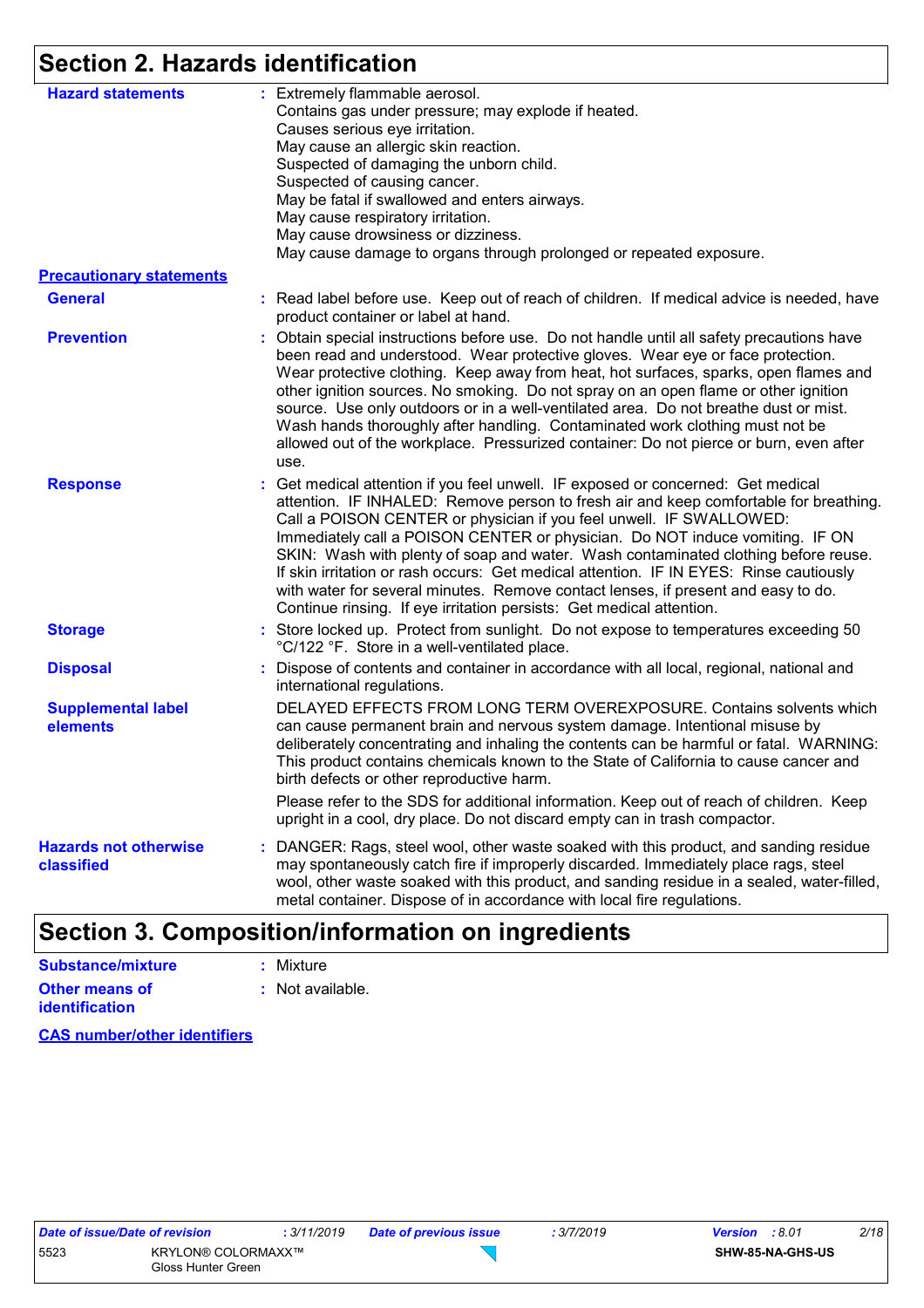## **Section 3. Composition/information on ingredients**

| <b>Ingredient name</b>               | % by weight | <b>CAS number</b> |
|--------------------------------------|-------------|-------------------|
| Acetone                              | l≥25 - ≤50  | 67-64-1           |
| Propane                              | ≥10 - ≤25   | 74-98-6           |
| <b>Butane</b>                        | l≥10 - ≤25  | 106-97-8          |
| Lt. Aliphatic Hydrocarbon Solvent    | $≤10$       | 64742-89-8        |
| <b>Isobutyl Acetate</b>              | $\leq 5$    | 110-19-0          |
| Toluene                              | ≲3          | 108-88-3          |
| Ethyl 3-Ethoxypropionate             | ≤3          | 763-69-9          |
| Xylene, mixed isomers                | <1          | 1330-20-7         |
| Hydrotreated Heavy Petroleum Naphtha | <1          | 64742-48-9        |
| <b>Titanium Dioxide</b>              | ≤0.3        | 13463-67-7        |
| Methyl Ethyl Ketoxime                | ≤0.3        | $96 - 29 - 7$     |
| Ethylbenzene                         | ≤0.3        | $100 - 41 - 4$    |

Any concentration shown as a range is to protect confidentiality or is due to batch variation.

**There are no additional ingredients present which, within the current knowledge of the supplier and in the concentrations applicable, are classified as hazardous to health and hence require reporting in this section.**

**Occupational exposure limits, if available, are listed in Section 8.**

### **Section 4. First aid measures**

| <b>Description of necessary first aid measures</b> |                                                                                                                                                                                                                                                                                                                                                                                                                                                                                                                                                                                                                                                                                                                                                                                                                                                                                                                |
|----------------------------------------------------|----------------------------------------------------------------------------------------------------------------------------------------------------------------------------------------------------------------------------------------------------------------------------------------------------------------------------------------------------------------------------------------------------------------------------------------------------------------------------------------------------------------------------------------------------------------------------------------------------------------------------------------------------------------------------------------------------------------------------------------------------------------------------------------------------------------------------------------------------------------------------------------------------------------|
| <b>Eye contact</b>                                 | : Immediately flush eyes with plenty of water, occasionally lifting the upper and lower<br>eyelids. Check for and remove any contact lenses. Continue to rinse for at least 10<br>minutes. Get medical attention.                                                                                                                                                                                                                                                                                                                                                                                                                                                                                                                                                                                                                                                                                              |
| <b>Inhalation</b>                                  | : Remove victim to fresh air and keep at rest in a position comfortable for breathing. If it<br>is suspected that fumes are still present, the rescuer should wear an appropriate mask<br>or self-contained breathing apparatus. If not breathing, if breathing is irregular or if<br>respiratory arrest occurs, provide artificial respiration or oxygen by trained personnel. It<br>may be dangerous to the person providing aid to give mouth-to-mouth resuscitation.<br>Get medical attention. If necessary, call a poison center or physician. If unconscious,<br>place in recovery position and get medical attention immediately. Maintain an open<br>airway. Loosen tight clothing such as a collar, tie, belt or waistband. In case of<br>inhalation of decomposition products in a fire, symptoms may be delayed. The exposed<br>person may need to be kept under medical surveillance for 48 hours. |
| <b>Skin contact</b>                                | : Wash with plenty of soap and water. Remove contaminated clothing and shoes. Wash<br>contaminated clothing thoroughly with water before removing it, or wear gloves.<br>Continue to rinse for at least 10 minutes. Get medical attention. In the event of any<br>complaints or symptoms, avoid further exposure. Wash clothing before reuse. Clean<br>shoes thoroughly before reuse.                                                                                                                                                                                                                                                                                                                                                                                                                                                                                                                          |
| <b>Ingestion</b>                                   | : Get medical attention immediately. Call a poison center or physician. Wash out mouth<br>with water. Remove dentures if any. Remove victim to fresh air and keep at rest in a<br>position comfortable for breathing. If material has been swallowed and the exposed<br>person is conscious, give small quantities of water to drink. Stop if the exposed person<br>feels sick as vomiting may be dangerous. Aspiration hazard if swallowed. Can enter<br>lungs and cause damage. Do not induce vomiting. If vomiting occurs, the head should<br>be kept low so that vomit does not enter the lungs. Never give anything by mouth to an<br>unconscious person. If unconscious, place in recovery position and get medical<br>attention immediately. Maintain an open airway. Loosen tight clothing such as a collar,<br>tie, belt or waistband.                                                                |

**Most important symptoms/effects, acute and delayed**

| <b>Potential acute health effects</b> |                 |                                                                                                                              |            |                       |      |
|---------------------------------------|-----------------|------------------------------------------------------------------------------------------------------------------------------|------------|-----------------------|------|
| <b>Eye contact</b>                    |                 | : Causes serious eye irritation.                                                                                             |            |                       |      |
| <b>Inhalation</b>                     |                 | : Can cause central nervous system (CNS) depression. May cause drowsiness or<br>dizziness. May cause respiratory irritation. |            |                       |      |
| <b>Skin contact</b>                   |                 | : May cause an allergic skin reaction.                                                                                       |            |                       |      |
| <b>Ingestion</b>                      | enters airways. | : Can cause central nervous system (CNS) depression. May be fatal if swallowed and                                           |            |                       |      |
| Date of issue/Date of revision        | : 3/11/2019     | Date of previous issue                                                                                                       | : 3/7/2019 | <b>Version</b> : 8.01 | 3/18 |

| Date of issue/Date of revision |                                                 | : 3/11/2019 | Date of previous issue | : 3/7/2019 | <b>Version</b> : 8.01 |                  | 3/18 |
|--------------------------------|-------------------------------------------------|-------------|------------------------|------------|-----------------------|------------------|------|
| 5523                           | <b>KRYLON® COLORMAXX™</b><br>Gloss Hunter Green |             |                        |            |                       | SHW-85-NA-GHS-US |      |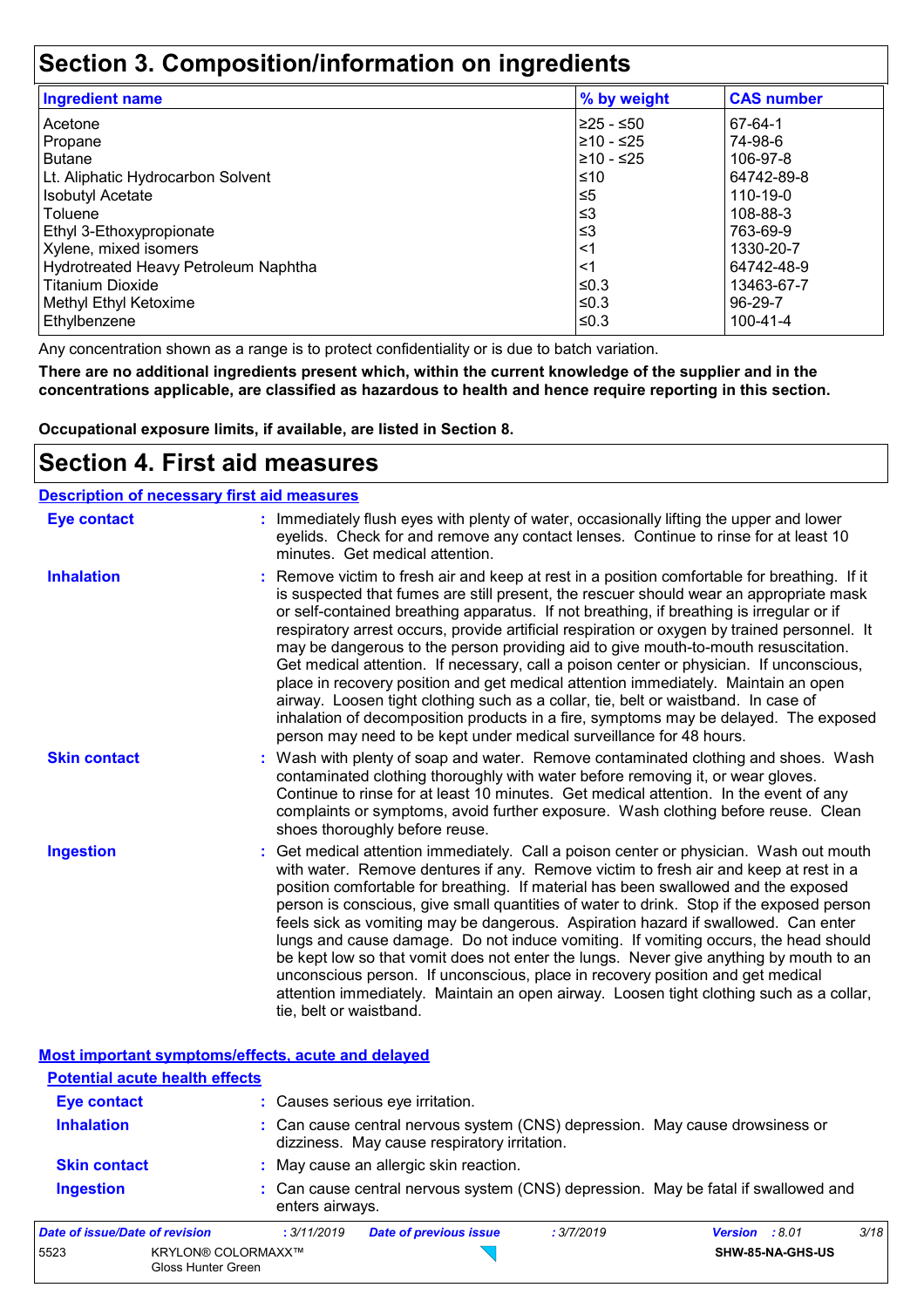### **Section 4. First aid measures**

#### **Over-exposure signs/symptoms Skin contact Ingestion Inhalation Action Contains the Symptoms may include the following:**  $\overline{\phantom{a}}$ respiratory tract irritation coughing nausea or vomiting headache drowsiness/fatigue dizziness/vertigo unconsciousness reduced fetal weight increase in fetal deaths skeletal malformations Adverse symptoms may include the following: **:** nausea or vomiting reduced fetal weight increase in fetal deaths skeletal malformations Adverse symptoms may include the following: **:** irritation redness reduced fetal weight increase in fetal deaths skeletal malformations **Eye contact :** Adverse symptoms may include the following: pain or irritation watering redness

|                                   | <u>Indication of immediate medical attention and special treatment needed, if necessary</u>                                                                                                                                                                                                                                                                                                                     |
|-----------------------------------|-----------------------------------------------------------------------------------------------------------------------------------------------------------------------------------------------------------------------------------------------------------------------------------------------------------------------------------------------------------------------------------------------------------------|
| <b>Notes to physician</b>         | : In case of inhalation of decomposition products in a fire, symptoms may be delayed.<br>The exposed person may need to be kept under medical surveillance for 48 hours.                                                                                                                                                                                                                                        |
| <b>Specific treatments</b>        | : No specific treatment.                                                                                                                                                                                                                                                                                                                                                                                        |
| <b>Protection of first-aiders</b> | : No action shall be taken involving any personal risk or without suitable training. If it is<br>suspected that fumes are still present, the rescuer should wear an appropriate mask or<br>self-contained breathing apparatus. It may be dangerous to the person providing aid to<br>give mouth-to-mouth resuscitation. Wash contaminated clothing thoroughly with water<br>before removing it, or wear gloves. |

**See toxicological information (Section 11)**

Gloss Hunter Green

### **Section 5. Fire-fighting measures**

| <b>Extinguishing media</b>                           |                                                                                                                                                                                                                                                                                                                                                                                                                                                       |
|------------------------------------------------------|-------------------------------------------------------------------------------------------------------------------------------------------------------------------------------------------------------------------------------------------------------------------------------------------------------------------------------------------------------------------------------------------------------------------------------------------------------|
| <b>Suitable extinguishing</b><br>media               | : Use an extinguishing agent suitable for the surrounding fire.                                                                                                                                                                                                                                                                                                                                                                                       |
| <b>Unsuitable extinguishing</b><br>media             | : None known.                                                                                                                                                                                                                                                                                                                                                                                                                                         |
| <b>Specific hazards arising</b><br>from the chemical | : Extremely flammable aerosol. Runoff to sewer may create fire or explosion hazard. In<br>a fire or if heated, a pressure increase will occur and the container may burst, with the<br>risk of a subsequent explosion. Gas may accumulate in low or confined areas or travel<br>a considerable distance to a source of ignition and flash back, causing fire or explosion.<br>Bursting aerosol containers may be propelled from a fire at high speed. |
| <b>Hazardous thermal</b><br>decomposition products   | : Decomposition products may include the following materials:<br>carbon dioxide<br>carbon monoxide<br>nitrogen oxides<br>halogenated compounds<br>metal oxide/oxides                                                                                                                                                                                                                                                                                  |
| <b>Date of issue/Date of revision</b>                | 4/18<br>: 3/11/2019<br>: 3/7/2019<br><b>Date of previous issue</b><br>Version : 8.01                                                                                                                                                                                                                                                                                                                                                                  |
| 5523<br><b>KRYLON® COLORMAXX™</b>                    | SHW-85-NA-GHS-US                                                                                                                                                                                                                                                                                                                                                                                                                                      |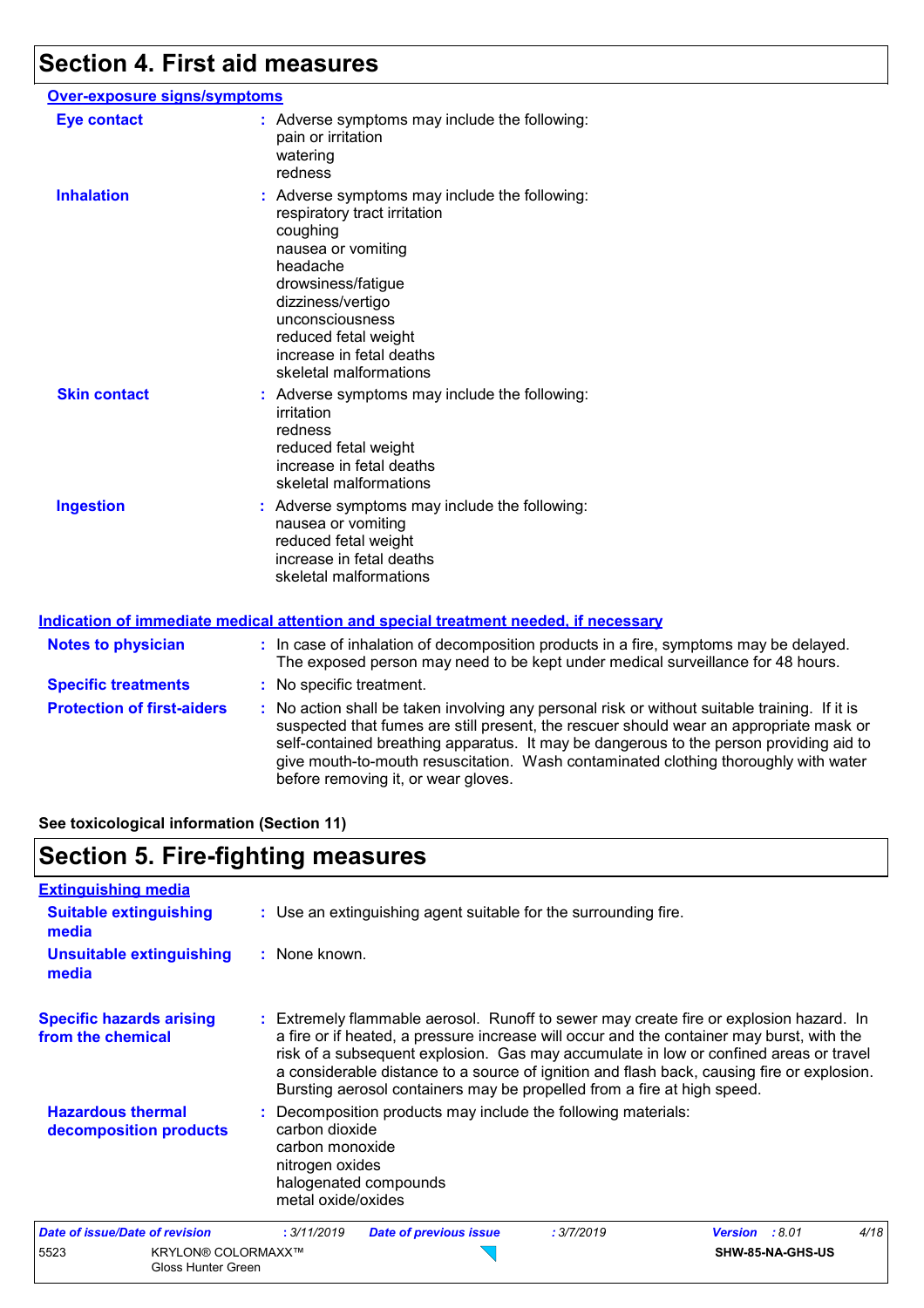# **Section 5. Fire-fighting measures**

| <b>Special protective actions</b><br>for fire-fighters   | : Promptly isolate the scene by removing all persons from the vicinity of the incident if<br>there is a fire. No action shall be taken involving any personal risk or without suitable<br>training. Move containers from fire area if this can be done without risk. Use water<br>spray to keep fire-exposed containers cool. |  |
|----------------------------------------------------------|-------------------------------------------------------------------------------------------------------------------------------------------------------------------------------------------------------------------------------------------------------------------------------------------------------------------------------|--|
| <b>Special protective</b><br>equipment for fire-fighters | : Fire-fighters should wear appropriate protective equipment and self-contained breathing<br>apparatus (SCBA) with a full face-piece operated in positive pressure mode.                                                                                                                                                      |  |

## **Section 6. Accidental release measures**

|                                                                                           | <b>Personal precautions, protective equipment and emergency procedures</b>                                                                                                                                                                                                                                                                                                                                                                                                                                                                                                                                                                                                                                                                                                       |
|-------------------------------------------------------------------------------------------|----------------------------------------------------------------------------------------------------------------------------------------------------------------------------------------------------------------------------------------------------------------------------------------------------------------------------------------------------------------------------------------------------------------------------------------------------------------------------------------------------------------------------------------------------------------------------------------------------------------------------------------------------------------------------------------------------------------------------------------------------------------------------------|
| For non-emergency<br>personnel                                                            | : No action shall be taken involving any personal risk or without suitable training.<br>Evacuate surrounding areas. Keep unnecessary and unprotected personnel from<br>entering. In the case of aerosols being ruptured, care should be taken due to the rapid<br>escape of the pressurized contents and propellant. If a large number of containers are<br>ruptured, treat as a bulk material spillage according to the instructions in the clean-up<br>section. Do not touch or walk through spilled material. Shut off all ignition sources. No<br>flares, smoking or flames in hazard area. Avoid breathing vapor or mist. Provide<br>adequate ventilation. Wear appropriate respirator when ventilation is inadequate. Put<br>on appropriate personal protective equipment. |
| For emergency responders                                                                  | : If specialized clothing is required to deal with the spillage, take note of any information in<br>Section 8 on suitable and unsuitable materials. See also the information in "For non-<br>emergency personnel".                                                                                                                                                                                                                                                                                                                                                                                                                                                                                                                                                               |
| <b>Environmental precautions</b><br>Methods and materials for containment and cleaning up | : Avoid dispersal of spilled material and runoff and contact with soil, waterways, drains<br>and sewers. Inform the relevant authorities if the product has caused environmental<br>pollution (sewers, waterways, soil or air).                                                                                                                                                                                                                                                                                                                                                                                                                                                                                                                                                  |
|                                                                                           |                                                                                                                                                                                                                                                                                                                                                                                                                                                                                                                                                                                                                                                                                                                                                                                  |
| <b>Small spill</b>                                                                        | : Stop leak if without risk. Move containers from spill area. Use spark-proof tools and<br>explosion-proof equipment. Dilute with water and mop up if water-soluble. Alternatively,<br>or if water-insoluble, absorb with an inert dry material and place in an appropriate waste<br>disposal container. Dispose of via a licensed waste disposal contractor.                                                                                                                                                                                                                                                                                                                                                                                                                    |
| <b>Large spill</b>                                                                        | : Stop leak if without risk. Move containers from spill area. Use spark-proof tools and<br>explosion-proof equipment. Approach release from upwind. Prevent entry into sewers,<br>water courses, basements or confined areas. Wash spillages into an effluent treatment<br>plant or proceed as follows. Contain and collect spillage with non-combustible,<br>absorbent material e.g. sand, earth, vermiculite or diatomaceous earth and place in<br>container for disposal according to local regulations (see Section 13). Dispose of via a<br>licensed waste disposal contractor. Contaminated absorbent material may pose the<br>same hazard as the spilled product. Note: see Section 1 for emergency contact<br>information and Section 13 for waste disposal.             |

## **Section 7. Handling and storage**

### **Precautions for safe handling**

| can be hazardous. | <b>Protective measures</b> | : Put on appropriate personal protective equipment (see Section 8). Persons with a<br>history of skin sensitization problems should not be employed in any process in which<br>this product is used. Pressurized container: protect from sunlight and do not expose to<br>temperatures exceeding 50°C. Do not pierce or burn, even after use. Avoid exposure -<br>obtain special instructions before use. Avoid exposure during pregnancy. Do not<br>handle until all safety precautions have been read and understood. Do not get in eyes<br>or on skin or clothing. Do not breathe vapor or mist. Do not swallow. Avoid breathing<br>gas. Use only with adequate ventilation. Wear appropriate respirator when ventilation is<br>inadequate. Store and use away from heat, sparks, open flame or any other ignition<br>source. Use explosion-proof electrical (ventilating, lighting and material handling)<br>equipment. Use only non-sparking tools. Empty containers retain product residue and |
|-------------------|----------------------------|------------------------------------------------------------------------------------------------------------------------------------------------------------------------------------------------------------------------------------------------------------------------------------------------------------------------------------------------------------------------------------------------------------------------------------------------------------------------------------------------------------------------------------------------------------------------------------------------------------------------------------------------------------------------------------------------------------------------------------------------------------------------------------------------------------------------------------------------------------------------------------------------------------------------------------------------------------------------------------------------------|
|-------------------|----------------------------|------------------------------------------------------------------------------------------------------------------------------------------------------------------------------------------------------------------------------------------------------------------------------------------------------------------------------------------------------------------------------------------------------------------------------------------------------------------------------------------------------------------------------------------------------------------------------------------------------------------------------------------------------------------------------------------------------------------------------------------------------------------------------------------------------------------------------------------------------------------------------------------------------------------------------------------------------------------------------------------------------|

| Date of issue/Date of revision |                                                 | : 3/11/2019 | <b>Date of previous issue</b> | : 3/7/2019 | <b>Version</b> : 8.01 |                         | 5/18 |
|--------------------------------|-------------------------------------------------|-------------|-------------------------------|------------|-----------------------|-------------------------|------|
| 5523                           | <b>KRYLON® COLORMAXX™</b><br>Gloss Hunter Green |             |                               |            |                       | <b>SHW-85-NA-GHS-US</b> |      |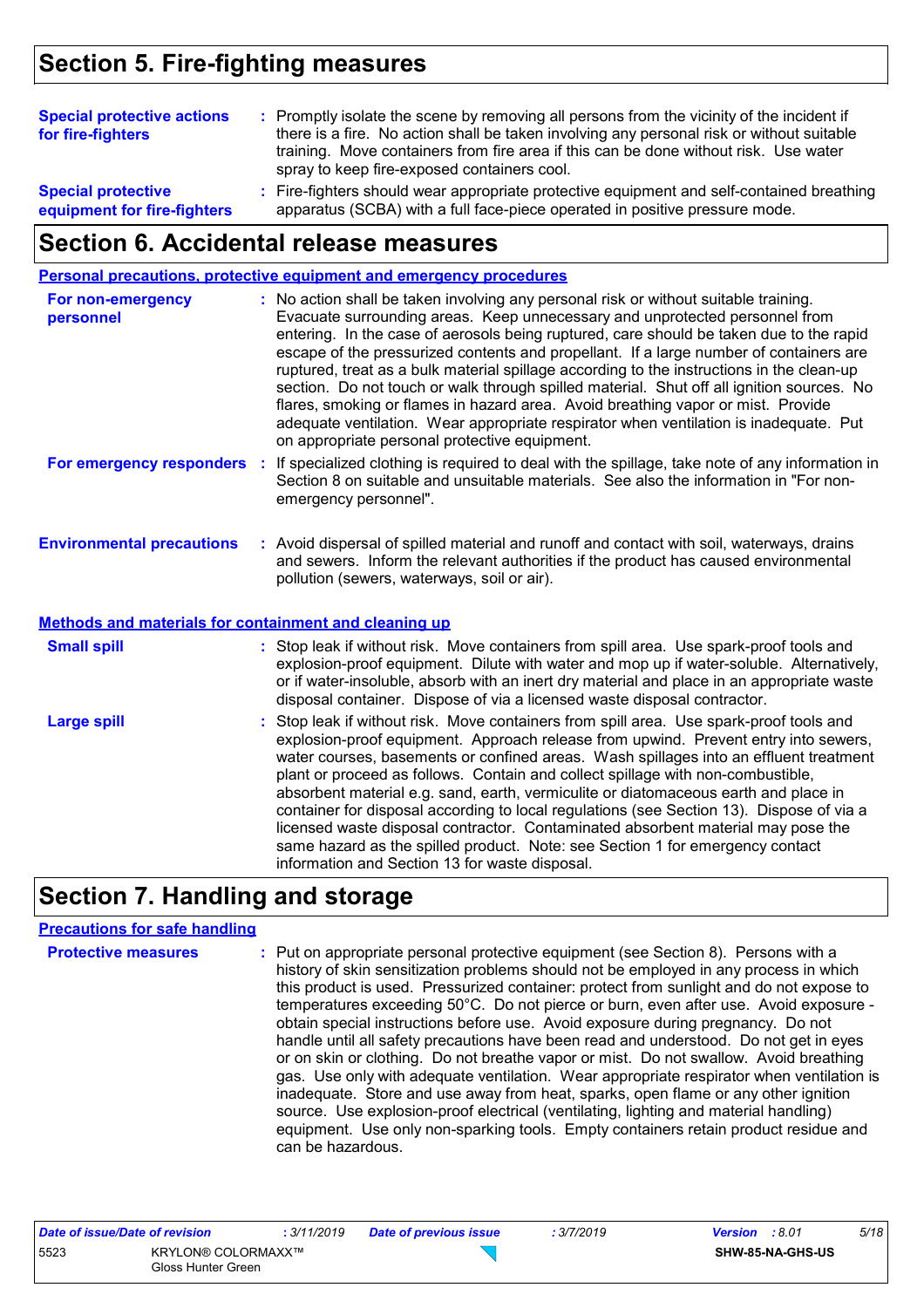# **Section 7. Handling and storage**

| <b>Advice on general</b><br>occupational hygiene                                 |    | : Eating, drinking and smoking should be prohibited in areas where this material is<br>handled, stored and processed. Workers should wash hands and face before eating,<br>drinking and smoking. Remove contaminated clothing and protective equipment before<br>entering eating areas. See also Section 8 for additional information on hygiene<br>measures.                                                      |
|----------------------------------------------------------------------------------|----|--------------------------------------------------------------------------------------------------------------------------------------------------------------------------------------------------------------------------------------------------------------------------------------------------------------------------------------------------------------------------------------------------------------------|
| <b>Conditions for safe storage,</b><br>including any<br><i>incompatibilities</i> | ÷. | Store in accordance with local regulations. Store away from direct sunlight in a dry, cool<br>and well-ventilated area, away from incompatible materials (see Section 10) and food<br>and drink. Protect from sunlight. Store locked up. Eliminate all ignition sources. Use<br>appropriate containment to avoid environmental contamination. See Section 10 for<br>incompatible materials before handling or use. |

## **Section 8. Exposure controls/personal protection**

#### **Control parameters**

**Occupational exposure limits (OSHA United States)**

| <b>Ingredient name</b>                                       | <b>Exposure limits</b>                                                                                                                                                                                                                                                                                                                                    |
|--------------------------------------------------------------|-----------------------------------------------------------------------------------------------------------------------------------------------------------------------------------------------------------------------------------------------------------------------------------------------------------------------------------------------------------|
| Acetone                                                      | ACGIH TLV (United States, 3/2018).<br>TWA: 250 ppm 8 hours.<br>STEL: 500 ppm 15 minutes.<br>NIOSH REL (United States, 10/2016).<br>TWA: 250 ppm 10 hours.<br>TWA: 590 mg/m <sup>3</sup> 10 hours.                                                                                                                                                         |
|                                                              | OSHA PEL (United States, 5/2018).<br>TWA: 1000 ppm 8 hours.<br>TWA: 2400 mg/m <sup>3</sup> 8 hours.                                                                                                                                                                                                                                                       |
| Propane                                                      | NIOSH REL (United States, 10/2016).<br>TWA: 1000 ppm 10 hours.<br>TWA: 1800 mg/m <sup>3</sup> 10 hours.<br>OSHA PEL (United States, 5/2018).<br>TWA: 1000 ppm 8 hours.<br>TWA: 1800 mg/m <sup>3</sup> 8 hours.<br>ACGIH TLV (United States, 3/2018). Oxygen                                                                                               |
| <b>Butane</b>                                                | Depletion [Asphyxiant].<br>NIOSH REL (United States, 10/2016).<br>TWA: 800 ppm 10 hours.<br>TWA: 1900 mg/m <sup>3</sup> 10 hours.<br>ACGIH TLV (United States, 3/2018).<br>STEL: 1000 ppm 15 minutes.                                                                                                                                                     |
| Lt. Aliphatic Hydrocarbon Solvent<br><b>Isobutyl Acetate</b> | None.<br>NIOSH REL (United States, 10/2016).<br>TWA: 150 ppm 10 hours.<br>TWA: 700 mg/m <sup>3</sup> 10 hours.<br>OSHA PEL (United States, 5/2018).<br>TWA: 150 ppm 8 hours.<br>TWA: 700 mg/m <sup>3</sup> 8 hours.<br>ACGIH TLV (United States, 3/2018).<br>STEL: 150 ppm 15 minutes.<br>TWA: 50 ppm 8 hours.                                            |
| Toluene                                                      | OSHA PEL Z2 (United States, 2/2013).<br>TWA: 200 ppm 8 hours.<br>CEIL: 300 ppm<br>AMP: 500 ppm 10 minutes.<br>NIOSH REL (United States, 10/2016).<br>TWA: 100 ppm 10 hours.<br>TWA: 375 mg/m <sup>3</sup> 10 hours.<br>STEL: 150 ppm 15 minutes.<br>STEL: 560 mg/m <sup>3</sup> 15 minutes.<br>ACGIH TLV (United States, 3/2018).<br>TWA: 20 ppm 8 hours. |
| Date of issue/Date of revision<br>: 3/11/2019<br>5523        | <b>Date of previous issue</b><br>: 3/7/2019<br>Version : 8.01<br>6/18                                                                                                                                                                                                                                                                                     |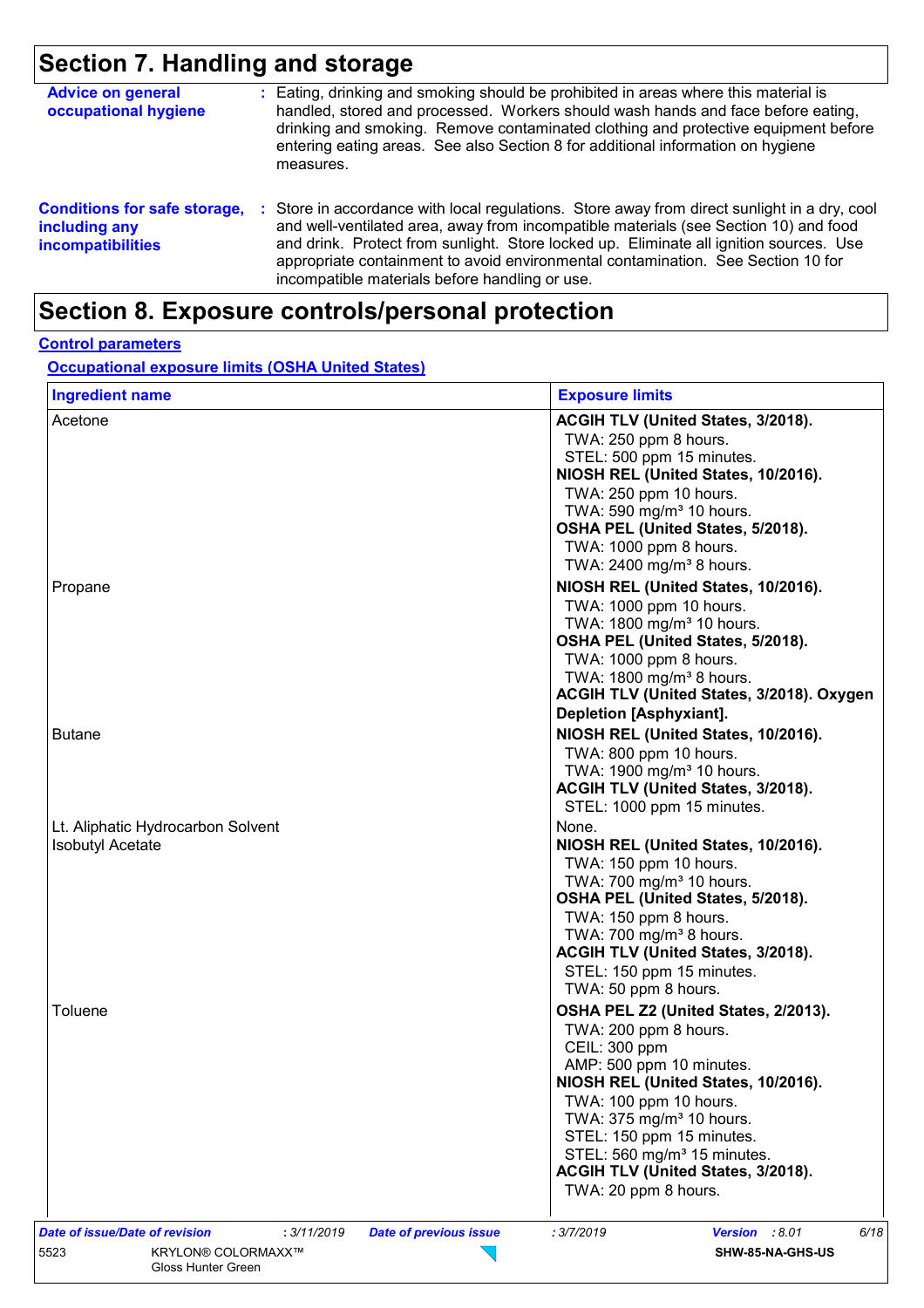| Ethyl 3-Ethoxypropionate             | None.                                               |
|--------------------------------------|-----------------------------------------------------|
| Xylene, mixed isomers                | ACGIH TLV (United States, 3/2018).                  |
|                                      | TWA: 100 ppm 8 hours.                               |
|                                      | TWA: 434 mg/m <sup>3</sup> 8 hours.                 |
|                                      | STEL: 150 ppm 15 minutes.                           |
|                                      | STEL: 651 mg/m <sup>3</sup> 15 minutes.             |
|                                      | OSHA PEL (United States, 5/2018).                   |
|                                      | TWA: 100 ppm 8 hours.                               |
|                                      | TWA: $435$ mg/m <sup>3</sup> 8 hours.               |
| Hydrotreated Heavy Petroleum Naphtha | None.                                               |
| <b>Titanium Dioxide</b>              | ACGIH TLV (United States, 3/2018).                  |
|                                      | TWA: 10 mg/m <sup>3</sup> 8 hours.                  |
|                                      | OSHA PEL (United States, 5/2018).                   |
|                                      | TWA: 15 mg/m <sup>3</sup> 8 hours. Form: Total dust |
| Methyl Ethyl Ketoxime                | AIHA WEEL (United States, 7/2018). Skin             |
|                                      | sensitizer.                                         |
|                                      | TWA: 10 ppm 8 hours.                                |
| Ethylbenzene                         | ACGIH TLV (United States, 3/2018).                  |
|                                      | TWA: 20 ppm 8 hours.                                |
|                                      | NIOSH REL (United States, 10/2016).                 |
|                                      | TWA: 100 ppm 10 hours.                              |
|                                      | TWA: 435 mg/m <sup>3</sup> 10 hours.                |
|                                      | STEL: 125 ppm 15 minutes.                           |
|                                      | STEL: 545 mg/m <sup>3</sup> 15 minutes.             |
|                                      | OSHA PEL (United States, 5/2018).                   |
|                                      | TWA: 100 ppm 8 hours.                               |
|                                      | TWA: $435$ mg/m <sup>3</sup> 8 hours.               |

#### **Occupational exposure limits (Canada)**

| <b>Ingredient name</b>                                                                                                                    | <b>Exposure limits</b>                                                                                                                                                                                                                                                                                                                                                                                                                                                                                                                                                                                                                                                                                                                  |
|-------------------------------------------------------------------------------------------------------------------------------------------|-----------------------------------------------------------------------------------------------------------------------------------------------------------------------------------------------------------------------------------------------------------------------------------------------------------------------------------------------------------------------------------------------------------------------------------------------------------------------------------------------------------------------------------------------------------------------------------------------------------------------------------------------------------------------------------------------------------------------------------------|
| Acetone                                                                                                                                   | CA Alberta Provincial (Canada, 6/2018).<br>8 hrs OEL: 1200 mg/m <sup>3</sup> 8 hours.<br>15 min OEL: 1800 mg/m <sup>3</sup> 15 minutes.<br>8 hrs OEL: 500 ppm 8 hours.<br>15 min OEL: 750 ppm 15 minutes.<br><b>CA British Columbia Provincial (Canada,</b><br>7/2018).<br>TWA: 250 ppm 8 hours.<br>STEL: 500 ppm 15 minutes.<br>CA Ontario Provincial (Canada, 1/2018).<br>TWA: 250 ppm 8 hours.<br>STEL: 500 ppm 15 minutes.<br>CA Quebec Provincial (Canada, 1/2014).<br>TWAEV: 500 ppm 8 hours.<br>TWAEV: 1190 mg/m <sup>3</sup> 8 hours.<br>STEV: 1000 ppm 15 minutes.<br>STEV: 2380 mg/m <sup>3</sup> 15 minutes.<br><b>CA Saskatchewan Provincial (Canada,</b><br>7/2013).<br>STEL: 750 ppm 15 minutes.<br>TWA: 500 ppm 8 hours. |
| Normal propane                                                                                                                            | CA Alberta Provincial (Canada, 6/2018).<br>8 hrs OEL: 1000 ppm 8 hours.<br>CA Quebec Provincial (Canada, 1/2014).<br>TWAEV: 1000 ppm 8 hours.<br>TWAEV: 1800 mg/m <sup>3</sup> 8 hours.<br>CA Ontario Provincial (Canada, 1/2018).<br>TWA: 1000 ppm 8 hours.<br><b>CA Saskatchewan Provincial (Canada,</b><br>7/2013).                                                                                                                                                                                                                                                                                                                                                                                                                  |
| Date of issue/Date of revision<br>: 3/11/2019<br><b>Date of previous issue</b><br>5523<br><b>KRYLON® COLORMAXX™</b><br>Gloss Hunter Green | 7/18<br>: 3/7/2019<br>Version : 8.01<br>SHW-85-NA-GHS-US                                                                                                                                                                                                                                                                                                                                                                                                                                                                                                                                                                                                                                                                                |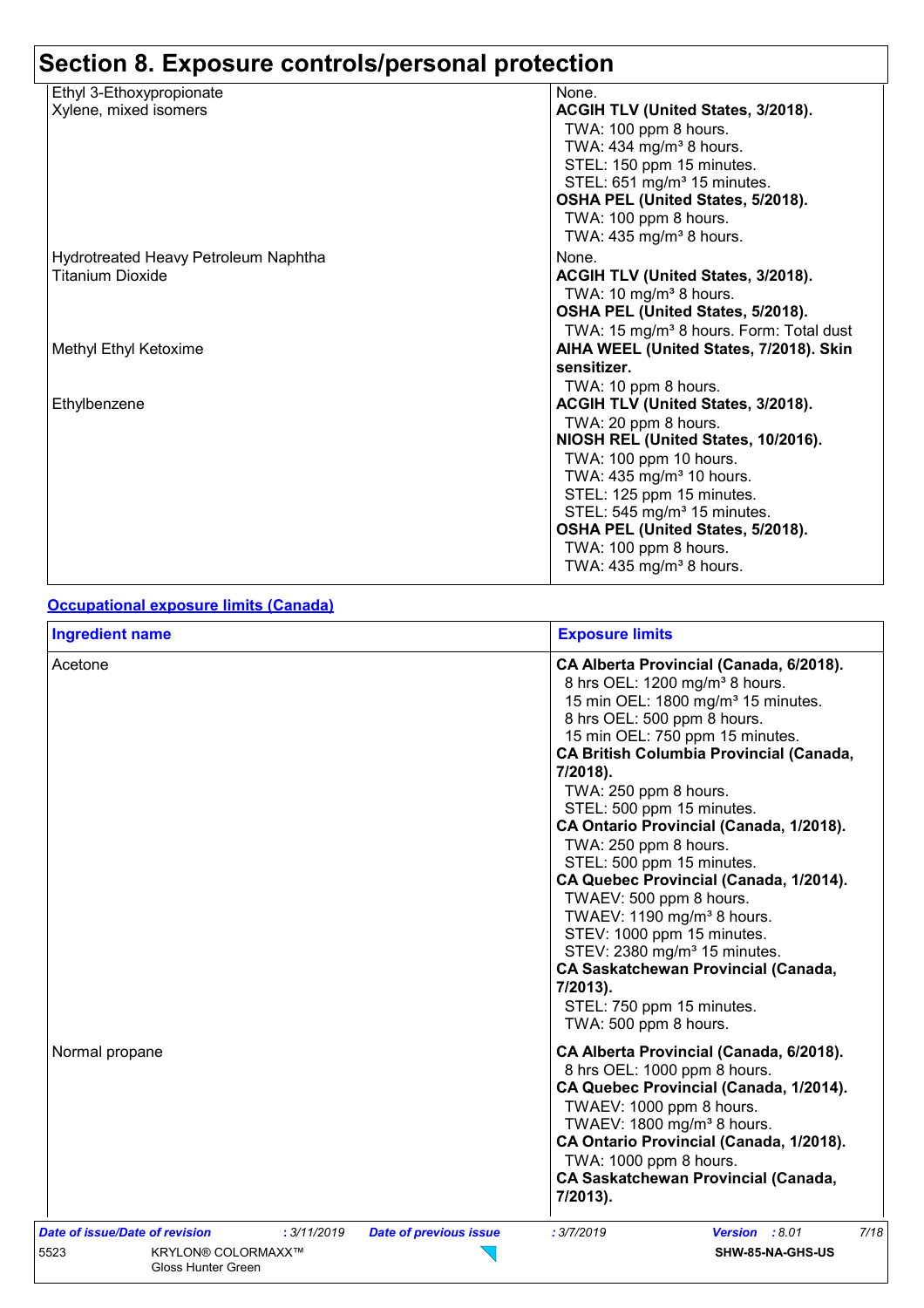| STEL: 1250 ppm 15 minutes.<br>TWA: 1000 ppm 8 hours.<br><b>CA British Columbia Provincial (Canada,</b><br>7/2018). Oxygen Depletion [Asphyxiant].<br>CA Alberta Provincial (Canada, 6/2018).<br>8 hrs OEL: 1000 ppm 8 hours.<br>CA Quebec Provincial (Canada, 1/2014).<br>TWAEV: 800 ppm 8 hours.                                                                                                                                                                                                                                                                                                          |
|------------------------------------------------------------------------------------------------------------------------------------------------------------------------------------------------------------------------------------------------------------------------------------------------------------------------------------------------------------------------------------------------------------------------------------------------------------------------------------------------------------------------------------------------------------------------------------------------------------|
| TWAEV: 1900 mg/m <sup>3</sup> 8 hours.<br>CA Ontario Provincial (Canada, 1/2018).<br>TWA: 800 ppm 8 hours.<br><b>CA Saskatchewan Provincial (Canada,</b><br>7/2013).<br>STEL: 1250 ppm 15 minutes.<br>TWA: 1000 ppm 8 hours.<br><b>CA British Columbia Provincial (Canada,</b><br>7/2018).<br>STEL: 1000 ppm 15 minutes.<br>CA Alberta Provincial (Canada, 6/2018).<br>8 hrs OEL: 150 ppm 8 hours.<br>8 hrs OEL: 713 mg/m <sup>3</sup> 8 hours.<br><b>CA British Columbia Provincial (Canada,</b><br>7/2018).<br>TWA: 150 ppm 8 hours.<br>CA Ontario Provincial (Canada, 1/2018).<br>TWA: 150 ppm 8 hours. |
| CA Quebec Provincial (Canada, 1/2014).<br>TWAEV: 150 ppm 8 hours.<br>TWAEV: 713 mg/m <sup>3</sup> 8 hours.<br><b>CA Saskatchewan Provincial (Canada,</b><br>7/2013).<br>STEL: 188 ppm 15 minutes.<br>TWA: 150 ppm 8 hours.                                                                                                                                                                                                                                                                                                                                                                                 |
| CA Alberta Provincial (Canada, 6/2018).<br>Absorbed through skin.<br>8 hrs OEL: 50 ppm 8 hours.<br>8 hrs OEL: 188 mg/m <sup>3</sup> 8 hours.<br><b>CA British Columbia Provincial (Canada,</b><br>7/2018).<br>TWA: 20 ppm 8 hours.<br>CA Ontario Provincial (Canada, 1/2018).                                                                                                                                                                                                                                                                                                                              |
| TWA: 20 ppm 8 hours.<br>CA Quebec Provincial (Canada, 1/2014).<br>Absorbed through skin.<br>TWAEV: 50 ppm 8 hours.<br>TWAEV: 188 mg/m <sup>3</sup> 8 hours.<br><b>CA Saskatchewan Provincial (Canada,</b><br>7/2013). Absorbed through skin.<br>STEL: 60 ppm 15 minutes.<br>TWA: 50 ppm 8 hours.                                                                                                                                                                                                                                                                                                           |
| CA Alberta Provincial (Canada, 6/2018).<br>8 hrs OEL: 100 ppm 8 hours.<br>15 min OEL: 651 mg/m <sup>3</sup> 15 minutes.<br>15 min OEL: 150 ppm 15 minutes.<br>8 hrs OEL: 434 mg/m <sup>3</sup> 8 hours.<br><b>CA British Columbia Provincial (Canada,</b><br>7/2018).<br>TWA: 100 ppm 8 hours.<br>STEL: 150 ppm 15 minutes.<br>CA Quebec Provincial (Canada, 1/2014).<br>TWAEV: 100 ppm 8 hours.                                                                                                                                                                                                           |
|                                                                                                                                                                                                                                                                                                                                                                                                                                                                                                                                                                                                            |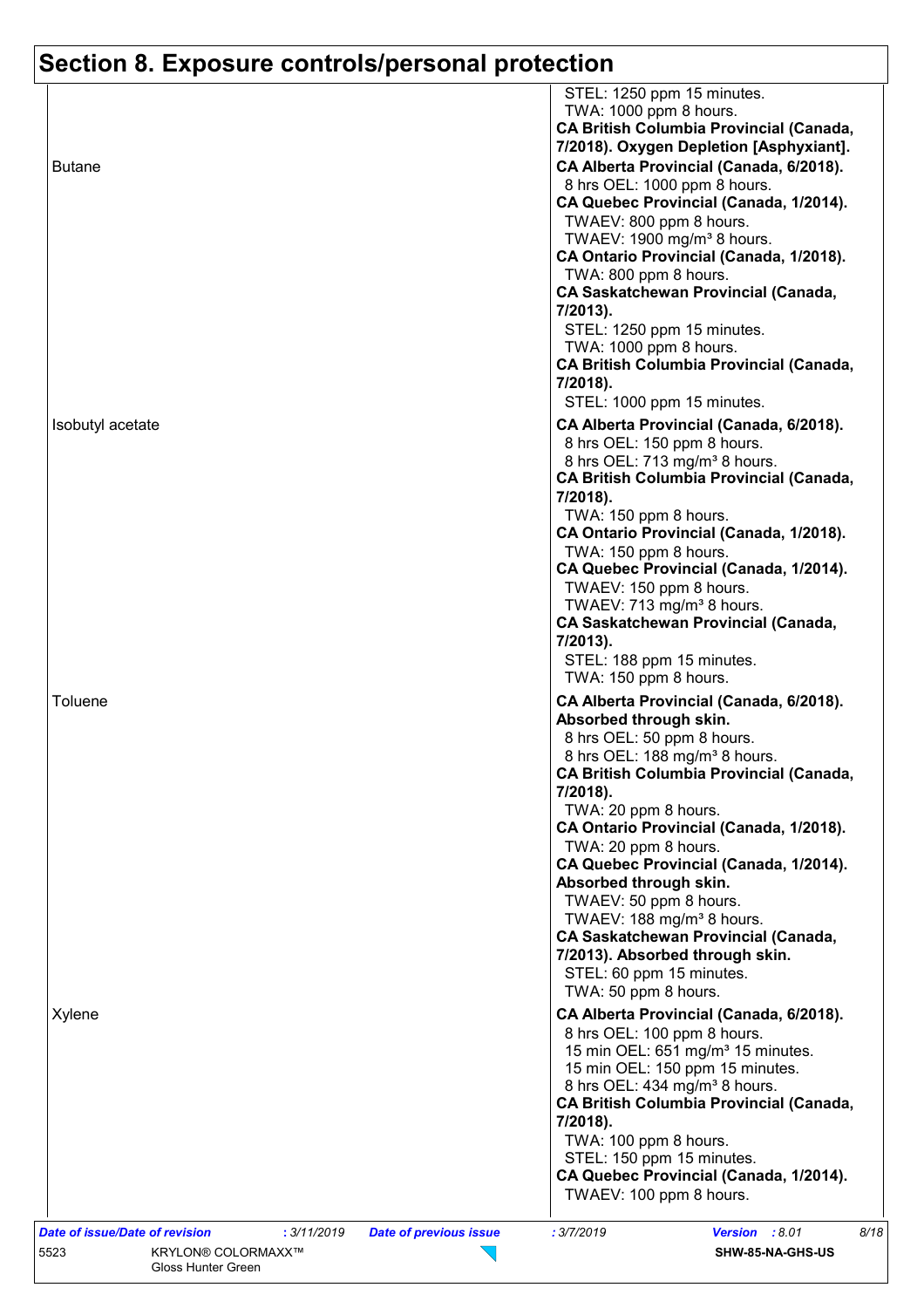|                       | TWAEV: 434 mg/m <sup>3</sup> 8 hours.<br>STEV: 150 ppm 15 minutes.<br>STEV: 651 mg/m <sup>3</sup> 15 minutes.<br>CA Ontario Provincial (Canada, 1/2018).<br>STEL: 150 ppm 15 minutes.<br>TWA: 100 ppm 8 hours.<br><b>CA Saskatchewan Provincial (Canada,</b><br>7/2013).<br>STEL: 150 ppm 15 minutes.<br>TWA: 100 ppm 8 hours.                                                                                                                                                                                                                                                                                                                                         |
|-----------------------|------------------------------------------------------------------------------------------------------------------------------------------------------------------------------------------------------------------------------------------------------------------------------------------------------------------------------------------------------------------------------------------------------------------------------------------------------------------------------------------------------------------------------------------------------------------------------------------------------------------------------------------------------------------------|
| Titanium dioxide      | <b>CA British Columbia Provincial (Canada,</b><br>7/2018).<br>TWA: 3 mg/m <sup>3</sup> 8 hours. Form: Respirable<br>dust<br>TWA: 10 mg/m <sup>3</sup> 8 hours. Form: Total dust<br>CA Quebec Provincial (Canada, 1/2014).<br>TWAEV: 10 mg/m <sup>3</sup> 8 hours. Form: Total dust.<br>CA Alberta Provincial (Canada, 6/2018).<br>8 hrs OEL: 10 mg/m <sup>3</sup> 8 hours.<br>CA Ontario Provincial (Canada, 1/2018).<br>TWA: 10 mg/m <sup>3</sup> 8 hours.<br><b>CA Saskatchewan Provincial (Canada,</b><br>7/2013).<br>STEL: 20 mg/m <sup>3</sup> 15 minutes.<br>TWA: 10 mg/m <sup>3</sup> 8 hours.                                                                  |
| Methyl Ethyl Ketoxime | AIHA WEEL (United States, 7/2018). Skin<br>sensitizer.<br>TWA: 10 ppm 8 hours.                                                                                                                                                                                                                                                                                                                                                                                                                                                                                                                                                                                         |
| Ethylbenzene          | CA Alberta Provincial (Canada, 6/2018).<br>8 hrs OEL: 100 ppm 8 hours.<br>8 hrs OEL: 434 mg/m <sup>3</sup> 8 hours.<br>15 min OEL: 543 mg/m <sup>3</sup> 15 minutes.<br>15 min OEL: 125 ppm 15 minutes.<br><b>CA British Columbia Provincial (Canada,</b><br>7/2018).<br>TWA: 20 ppm 8 hours.<br>CA Ontario Provincial (Canada, 1/2018).<br>TWA: 20 ppm 8 hours.<br>CA Quebec Provincial (Canada, 1/2014).<br>TWAEV: 100 ppm 8 hours.<br>TWAEV: 434 mg/m <sup>3</sup> 8 hours.<br>STEV: 125 ppm 15 minutes.<br>STEV: 543 mg/m <sup>3</sup> 15 minutes.<br><b>CA Saskatchewan Provincial (Canada,</b><br>7/2013).<br>STEL: 125 ppm 15 minutes.<br>TWA: 100 ppm 8 hours. |

#### **Occupational exposure limits (Mexico)**

| <b>Ingredient name</b>                                  |             |                                                                                           | <b>Exposure limits</b>                                                                                                         |                                     |      |                         |
|---------------------------------------------------------|-------------|-------------------------------------------------------------------------------------------|--------------------------------------------------------------------------------------------------------------------------------|-------------------------------------|------|-------------------------|
| Acetone                                                 |             | NOM-010-STPS-2014 (Mexico, 4/2016).<br>TWA: 500 ppm 8 hours.<br>STEL: 750 ppm 15 minutes. |                                                                                                                                |                                     |      |                         |
| Propane<br><b>Butane</b>                                |             |                                                                                           | NOM-010-STPS-2014 (Mexico, 4/2016).<br>TWA: 1000 ppm 8 hours.<br>NOM-010-STPS-2014 (Mexico, 4/2016).<br>TWA: 1000 ppm 8 hours. |                                     |      |                         |
|                                                         |             |                                                                                           |                                                                                                                                |                                     |      | <b>Isobutyl Acetate</b> |
| Toluene                                                 |             |                                                                                           |                                                                                                                                | NOM-010-STPS-2014 (Mexico, 4/2016). |      |                         |
| Date of issue/Date of revision                          | : 3/11/2019 | <b>Date of previous issue</b>                                                             | : 3/7/2019                                                                                                                     | <b>Version :</b> 8.01               | 9/18 |                         |
| <b>KRYLON® COLORMAXX™</b><br>5523<br>Gloss Hunter Green |             |                                                                                           |                                                                                                                                | SHW-85-NA-GHS-US                    |      |                         |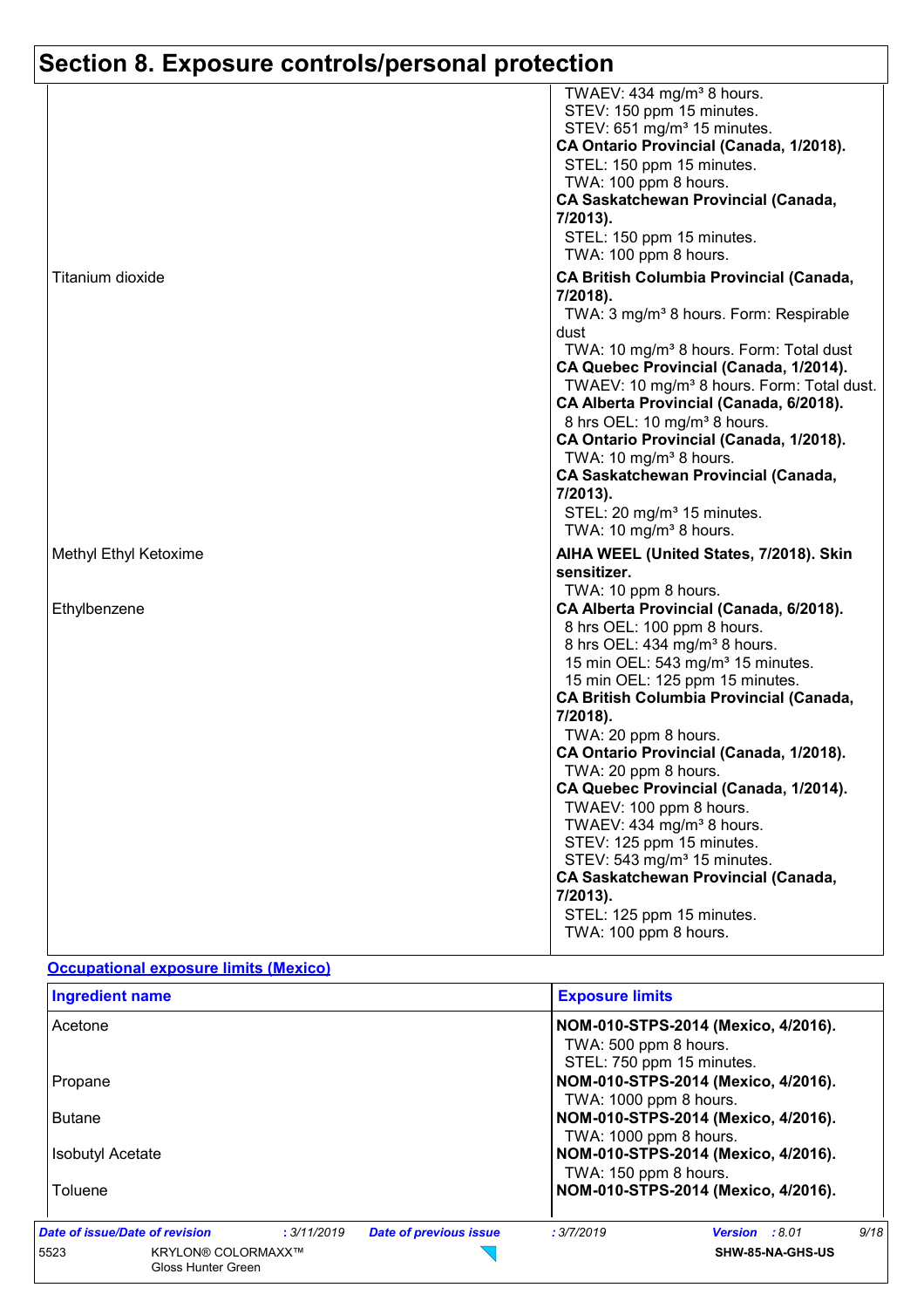| Ethylbenzene | TWA: 20 ppm 8 hours.<br>NOM-010-STPS-2014 (Mexico, 4/2016).<br>TWA: 20 ppm 8 hours. |
|--------------|-------------------------------------------------------------------------------------|
|              |                                                                                     |

| <b>Appropriate engineering</b><br><b>controls</b> | : Use only with adequate ventilation. Use process enclosures, local exhaust ventilation or<br>other engineering controls to keep worker exposure to airborne contaminants below any<br>recommended or statutory limits. The engineering controls also need to keep gas,<br>vapor or dust concentrations below any lower explosive limits. Use explosion-proof<br>ventilation equipment. |
|---------------------------------------------------|-----------------------------------------------------------------------------------------------------------------------------------------------------------------------------------------------------------------------------------------------------------------------------------------------------------------------------------------------------------------------------------------|
| <b>Environmental exposure</b><br><b>controls</b>  | Emissions from ventilation or work process equipment should be checked to ensure<br>they comply with the requirements of environmental protection legislation. In some<br>cases, fume scrubbers, filters or engineering modifications to the process equipment<br>will be necessary to reduce emissions to acceptable levels.                                                           |

#### **Individual protection measures**

| <b>Hygiene measures</b>       | : Wash hands, forearms and face thoroughly after handling chemical products, before<br>eating, smoking and using the lavatory and at the end of the working period.<br>Appropriate techniques should be used to remove potentially contaminated clothing.<br>Contaminated work clothing should not be allowed out of the workplace. Wash<br>contaminated clothing before reusing. Ensure that eyewash stations and safety<br>showers are close to the workstation location.                                                                                                                                            |
|-------------------------------|------------------------------------------------------------------------------------------------------------------------------------------------------------------------------------------------------------------------------------------------------------------------------------------------------------------------------------------------------------------------------------------------------------------------------------------------------------------------------------------------------------------------------------------------------------------------------------------------------------------------|
| <b>Eye/face protection</b>    | : Safety eyewear complying with an approved standard should be used when a risk<br>assessment indicates this is necessary to avoid exposure to liquid splashes, mists,<br>gases or dusts. If contact is possible, the following protection should be worn, unless<br>the assessment indicates a higher degree of protection: chemical splash goggles.                                                                                                                                                                                                                                                                  |
| <b>Skin protection</b>        |                                                                                                                                                                                                                                                                                                                                                                                                                                                                                                                                                                                                                        |
| <b>Hand protection</b>        | : Chemical-resistant, impervious gloves complying with an approved standard should be<br>worn at all times when handling chemical products if a risk assessment indicates this is<br>necessary. Considering the parameters specified by the glove manufacturer, check<br>during use that the gloves are still retaining their protective properties. It should be<br>noted that the time to breakthrough for any glove material may be different for different<br>glove manufacturers. In the case of mixtures, consisting of several substances, the<br>protection time of the gloves cannot be accurately estimated. |
| <b>Body protection</b>        | : Personal protective equipment for the body should be selected based on the task being<br>performed and the risks involved and should be approved by a specialist before<br>handling this product. When there is a risk of ignition from static electricity, wear anti-<br>static protective clothing. For the greatest protection from static discharges, clothing<br>should include anti-static overalls, boots and gloves.                                                                                                                                                                                         |
| <b>Other skin protection</b>  | : Appropriate footwear and any additional skin protection measures should be selected<br>based on the task being performed and the risks involved and should be approved by a<br>specialist before handling this product.                                                                                                                                                                                                                                                                                                                                                                                              |
| <b>Respiratory protection</b> | Based on the hazard and potential for exposure, select a respirator that meets the<br>appropriate standard or certification. Respirators must be used according to a<br>respiratory protection program to ensure proper fitting, training, and other important<br>aspects of use.                                                                                                                                                                                                                                                                                                                                      |

## **Section 9. Physical and chemical properties**

| <b>Appearance</b>                   |    |                                                           |
|-------------------------------------|----|-----------------------------------------------------------|
| <b>Physical state</b>               |    | $:$ Liquid.                                               |
| <b>Color</b>                        |    | : Not available.                                          |
| <b>Odor</b>                         |    | $:$ Not available.                                        |
| <b>Odor threshold</b>               |    | : Not available.                                          |
| pH                                  |    | : Not available.                                          |
| <b>Melting point/freezing point</b> | ÷. | Not available.                                            |
| <b>Boiling point/boiling range</b>  |    | $:$ Not available.                                        |
| <b>Flash point</b>                  |    | : Closed cup: -29°C (-20.2°F) [Pensky-Martens Closed Cup] |
|                                     |    |                                                           |

| Date of issue/Date of revision |                                                 | : 3/11/2019 | <b>Date of previous issue</b> | : 3/7/2019 | <b>Version</b> : 8.01 |                         | 10/18 |
|--------------------------------|-------------------------------------------------|-------------|-------------------------------|------------|-----------------------|-------------------------|-------|
| 5523                           | <b>KRYLON® COLORMAXX™</b><br>Gloss Hunter Green |             |                               |            |                       | <b>SHW-85-NA-GHS-US</b> |       |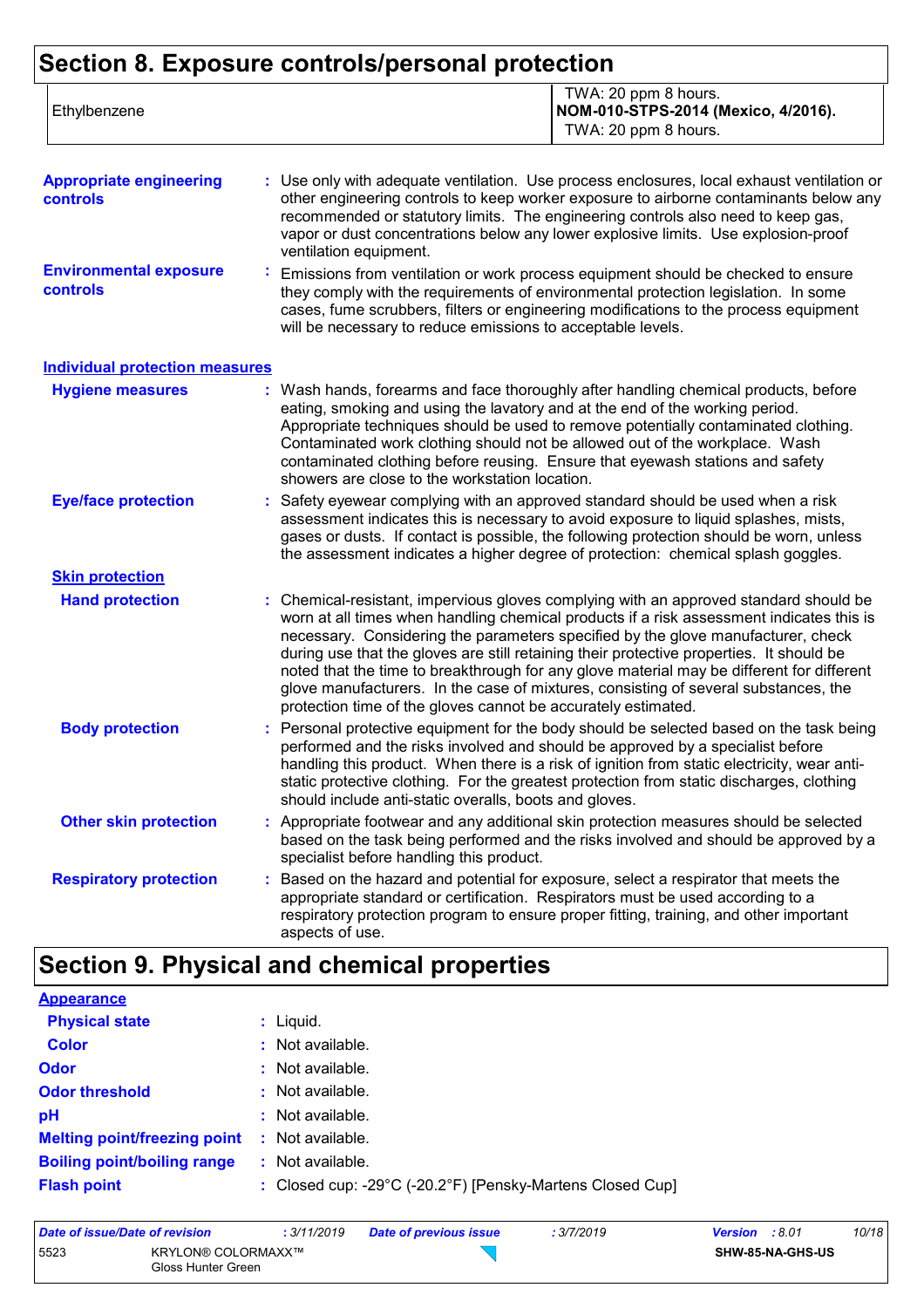## **Section 9. Physical and chemical properties**

| <b>Evaporation rate</b>                           | $: 5.6$ (butyl acetate = 1)                                     |
|---------------------------------------------------|-----------------------------------------------------------------|
| <b>Flammability (solid, gas)</b>                  | : Not available.                                                |
| Lower and upper explosive<br>(flammable) limits   | : Lower: $0.9\%$<br>Upper: 12.8%                                |
| <b>Vapor pressure</b>                             | : 101.3 kPa (760 mm Hg) [at 20°C]                               |
| <b>Vapor density</b>                              | : 1.55 [Air = 1]                                                |
| <b>Relative density</b>                           | : 0.74                                                          |
| <b>Solubility</b>                                 | $:$ Not available.                                              |
| <b>Partition coefficient: n-</b><br>octanol/water | : Not available.                                                |
| <b>Auto-ignition temperature</b>                  | $:$ Not available.                                              |
| <b>Decomposition temperature</b>                  | : Not available.                                                |
| <b>Viscosity</b>                                  | Kinematic (40°C (104°F)): <0.205 cm <sup>2</sup> /s (<20.5 cSt) |
| <b>Molecular weight</b>                           | Not applicable.                                                 |
| <b>Aerosol product</b>                            |                                                                 |
| <b>Type of aerosol</b>                            | : Spray                                                         |
| <b>Heat of combustion</b>                         | : $28.961$ kJ/g                                                 |
|                                                   |                                                                 |

# **Section 10. Stability and reactivity**

| <b>Reactivity</b>                            | : No specific test data related to reactivity available for this product or its ingredients.              |
|----------------------------------------------|-----------------------------------------------------------------------------------------------------------|
| <b>Chemical stability</b>                    | : The product is stable.                                                                                  |
| <b>Possibility of hazardous</b><br>reactions | : Under normal conditions of storage and use, hazardous reactions will not occur.                         |
| <b>Conditions to avoid</b>                   | : Avoid all possible sources of ignition (spark or flame).                                                |
| <b>Incompatible materials</b>                | : No specific data.                                                                                       |
| <b>Hazardous decomposition</b><br>products   | : Under normal conditions of storage and use, hazardous decomposition products should<br>not be produced. |

## **Section 11. Toxicological information**

### **Information on toxicological effects**

#### **Acute toxicity**

| <b>Product/ingredient name</b>                 | <b>Result</b>                | <b>Species</b> | <b>Dose</b>              | <b>Exposure</b> |
|------------------------------------------------|------------------------------|----------------|--------------------------|-----------------|
| Acetone                                        | LD50 Oral                    | Rat            | 5800 mg/kg               |                 |
| <b>Butane</b>                                  | <b>LC50 Inhalation Vapor</b> | Rat            | 658000 mg/m <sup>3</sup> | 4 hours         |
| <b>Isobutyl Acetate</b>                        | LD50 Dermal                  | Rabbit         | >17400 mg/kg             |                 |
|                                                | LD50 Oral                    | Rat            | 13400 mg/kg              |                 |
| Toluene                                        | <b>LC50 Inhalation Vapor</b> | Rat            | 49 g/ $m3$               | 4 hours         |
|                                                | LD50 Oral                    | Rat            | 636 mg/kg                |                 |
| Ethyl 3-Ethoxypropionate                       | LD50 Oral                    | Rat            | 3200 mg/kg               |                 |
| Xylene, mixed isomers                          | LC50 Inhalation Gas.         | Rat            | 5000 ppm                 | 4 hours         |
|                                                | LD50 Oral                    | Rat            | 4300 mg/kg               |                 |
| <b>Hydrotreated Heavy</b><br>Petroleum Naphtha | <b>LC50 Inhalation Vapor</b> | Rat            | 8500 mg/m <sup>3</sup>   | 4 hours         |
|                                                | LD50 Oral                    | Rat            | $>6$ g/kg                |                 |
| <b>Methyl Ethyl Ketoxime</b>                   | LD50 Oral                    | Rat            | 930 mg/kg                |                 |
| Ethylbenzene                                   | LD50 Dermal                  | Rabbit         | >5000 mg/kg              |                 |
|                                                | LD50 Oral                    | Rat            | 3500 mg/kg               |                 |

| Date of issue/Date of revision |                                                 | : 3/11/2019 | <b>Date of previous issue</b> | : 3/7/2019 | <b>Version</b> : 8.01 |                  | 11/18 |
|--------------------------------|-------------------------------------------------|-------------|-------------------------------|------------|-----------------------|------------------|-------|
| 5523                           | <b>KRYLON® COLORMAXX™</b><br>Gloss Hunter Green |             |                               |            |                       | SHW-85-NA-GHS-US |       |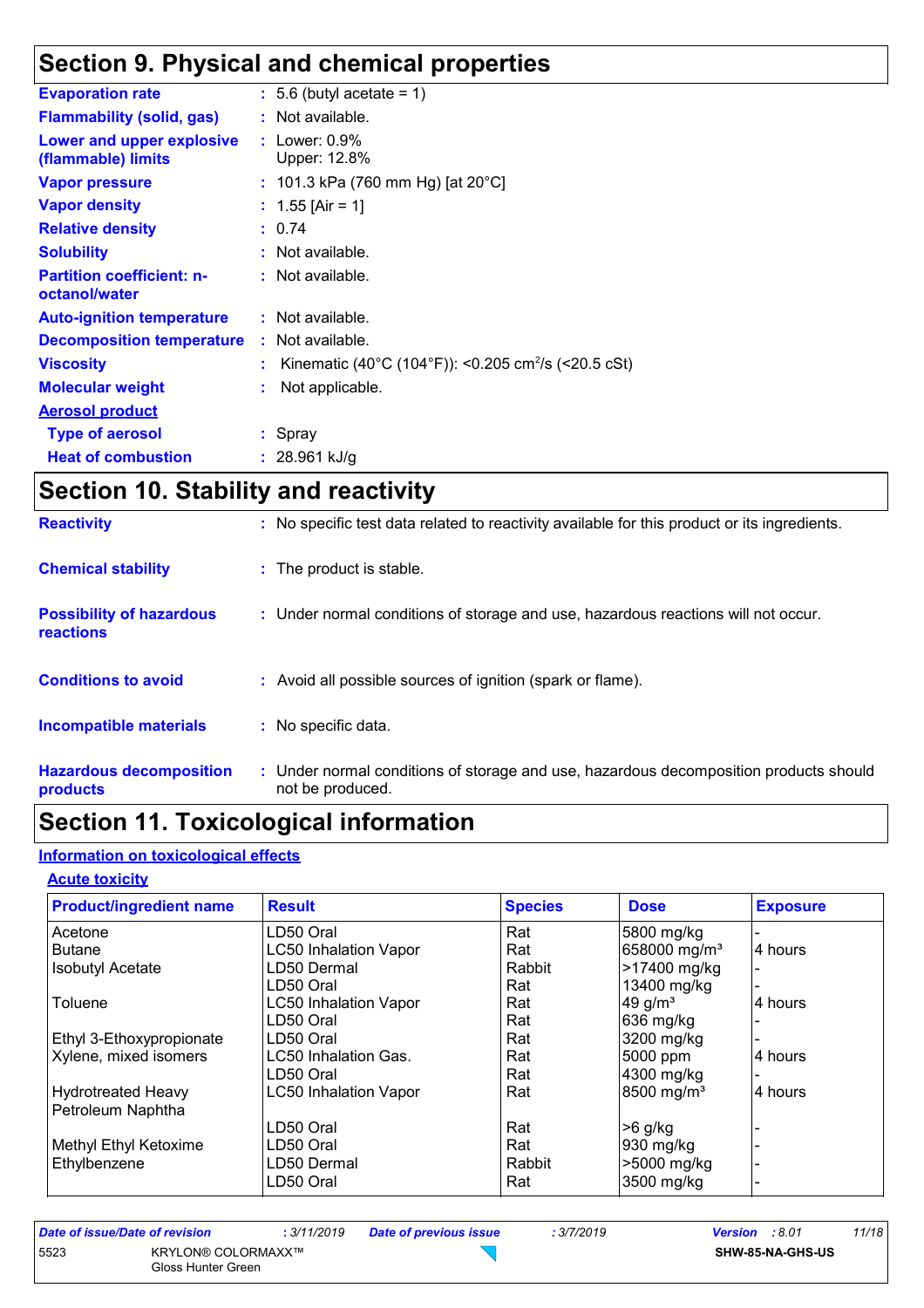# **Section 11. Toxicological information**

| <b>Product/ingredient name</b> | <b>Result</b>            | <b>Species</b> | <b>Score</b> | <b>Exposure</b>             | <b>Observation</b> |
|--------------------------------|--------------------------|----------------|--------------|-----------------------------|--------------------|
| Acetone                        | Eyes - Mild irritant     | Human          |              | 186300 parts<br>per million |                    |
|                                | Eyes - Mild irritant     | Rabbit         |              | 10 microliters              |                    |
|                                |                          | Rabbit         |              |                             |                    |
|                                | Eyes - Moderate irritant |                |              | 24 hours 20                 |                    |
|                                |                          |                |              | milligrams                  |                    |
|                                | Eyes - Severe irritant   | Rabbit         |              | 20 milligrams               |                    |
|                                | Skin - Mild irritant     | Rabbit         |              | 24 hours 500                |                    |
|                                |                          |                |              | milligrams                  |                    |
|                                | Skin - Mild irritant     | Rabbit         |              | 395                         |                    |
|                                |                          |                |              | milligrams                  |                    |
| <b>Isobutyl Acetate</b>        | Eyes - Moderate irritant | Rabbit         |              | 24 hours 500                |                    |
|                                |                          |                |              | milligrams                  |                    |
|                                | Skin - Mild irritant     | Rabbit         |              | 500                         |                    |
|                                |                          |                |              | milligrams                  |                    |
|                                | Skin - Moderate irritant | Rabbit         |              | 24 hours 500                |                    |
|                                |                          |                |              | milligrams                  |                    |
| Toluene                        | Eyes - Mild irritant     | Rabbit         |              | 0.5 minutes                 |                    |
|                                |                          |                |              | 100                         |                    |
|                                |                          |                |              | milligrams                  |                    |
|                                | Eyes - Mild irritant     | Rabbit         |              | 870                         |                    |
|                                |                          |                |              | Micrograms                  |                    |
|                                | Eyes - Severe irritant   | Rabbit         |              | 24 hours 2                  |                    |
|                                |                          |                |              | milligrams                  |                    |
|                                | Skin - Mild irritant     | Pig            |              | 24 hours 250                |                    |
|                                |                          |                |              | microliters                 |                    |
|                                | Skin - Mild irritant     | Rabbit         |              | 435                         |                    |
|                                |                          |                |              | milligrams                  |                    |
|                                | Skin - Moderate irritant | Rabbit         |              | 24 hours 20                 |                    |
|                                |                          |                |              | milligrams                  |                    |
|                                | Skin - Moderate irritant | Rabbit         |              | 500                         |                    |
|                                |                          |                |              | milligrams                  |                    |
| Ethyl 3-Ethoxypropionate       | Skin - Mild irritant     | Rabbit         |              | 24 hours 500                |                    |
|                                |                          |                |              | milligrams                  |                    |
| Xylene, mixed isomers          | Eyes - Mild irritant     | Rabbit         |              | 87 milligrams               |                    |
|                                | Eyes - Severe irritant   | Rabbit         |              | 24 hours 5                  |                    |
|                                |                          |                |              |                             |                    |
|                                |                          |                |              | milligrams                  |                    |
|                                | Skin - Mild irritant     | Rat            |              | 8 hours 60                  |                    |
|                                |                          |                |              | microliters                 |                    |
|                                | Skin - Moderate irritant | Rabbit         |              | 24 hours 500                |                    |
|                                |                          |                |              | milligrams                  |                    |
|                                | Skin - Moderate irritant | Rabbit         |              | 100 Percent                 |                    |
| <b>Titanium Dioxide</b>        | Skin - Mild irritant     | Human          |              | 72 hours 300                |                    |
|                                |                          |                |              | Micrograms                  |                    |
|                                |                          |                |              | Intermittent                |                    |
| Methyl Ethyl Ketoxime          | Eyes - Severe irritant   | Rabbit         |              | 100                         |                    |
|                                |                          |                |              | microliters                 |                    |
| Ethylbenzene                   | Eyes - Severe irritant   | Rabbit         |              | 500                         |                    |
|                                |                          |                |              | milligrams                  |                    |
|                                | Skin - Mild irritant     | Rabbit         |              | 24 hours 15                 |                    |
|                                |                          |                |              | milligrams                  |                    |

#### **Sensitization**

Not available.

#### **Mutagenicity**

Not available.

#### **Carcinogenicity**

Not available.

#### **Classification**

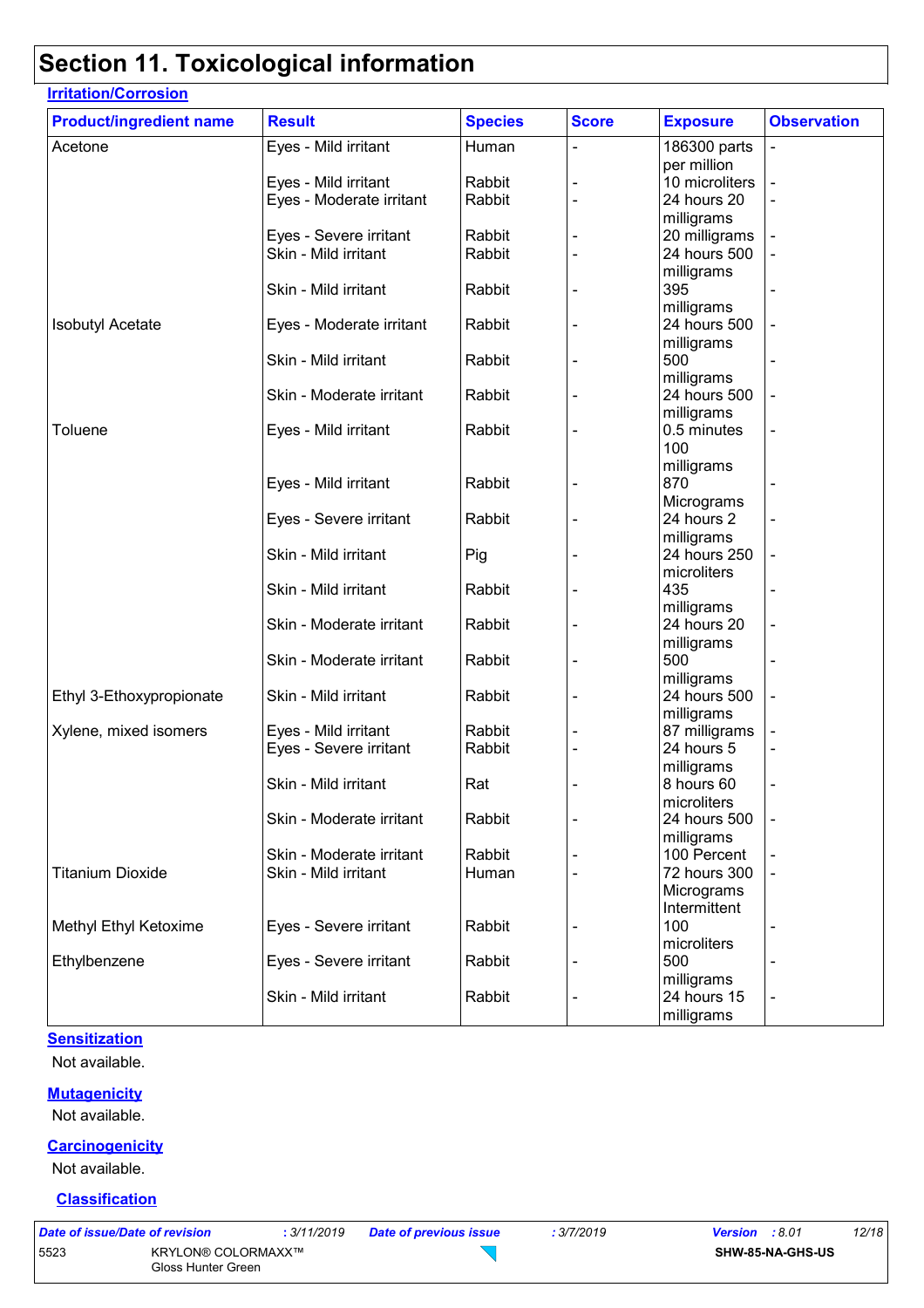## **Section 11. Toxicological information**

| <b>Product/ingredient name</b> | <b>OSHA</b> | <b>IARC</b> | <b>NTP</b> |
|--------------------------------|-------------|-------------|------------|
| <b>Toluene</b>                 |             |             | -          |
| Xylene, mixed isomers          | -           |             | -          |
| Titanium Dioxide               | -           | 2Β          | -          |
| Ethylbenzene                   |             | 2Β          | -          |

#### **Reproductive toxicity**

Not available.

#### **Teratogenicity**

Not available.

#### **Specific target organ toxicity (single exposure)**

| <b>Name</b>                          | <b>Category</b> | <b>Route of</b><br>exposure | <b>Target organs</b>                                    |
|--------------------------------------|-----------------|-----------------------------|---------------------------------------------------------|
| Acetone                              | Category 3      | Not applicable.             | Respiratory tract<br>irritation and<br>Narcotic effects |
| Propane                              | Category 3      | Not applicable.             | Respiratory tract<br>irritation and<br>Narcotic effects |
| <b>Butane</b>                        | Category 3      | Not applicable.             | Respiratory tract<br>irritation and<br>Narcotic effects |
| Lt. Aliphatic Hydrocarbon Solvent    | Category 3      | Not applicable.             | Respiratory tract<br>irritation and<br>Narcotic effects |
| <b>Isobutyl Acetate</b>              | Category 3      | Not applicable.             | Narcotic effects                                        |
| Toluene                              | Category 3      | Not applicable.             | Respiratory tract<br>irritation and<br>Narcotic effects |
| Xylene, mixed isomers                | Category 3      | Not applicable.             | Respiratory tract<br>irritation                         |
| Hydrotreated Heavy Petroleum Naphtha | Category 3      | Not applicable.             | Respiratory tract<br>irritation and<br>Narcotic effects |
| Ethylbenzene                         | Category 3      | Not applicable.             | Respiratory tract<br>irritation and<br>Narcotic effects |

#### **Specific target organ toxicity (repeated exposure)**

Gloss Hunter Green

| <b>Name</b>                          | <b>Category</b> | <b>Route of</b><br>exposure | <b>Target organs</b> |
|--------------------------------------|-----------------|-----------------------------|----------------------|
| Acetone                              | Category 2      | l Not determined            | Not determined       |
| Propane                              | Category 2      | Not determined              | Not determined       |
| <b>Butane</b>                        | Category 2      | Not determined              | Not determined       |
| Lt. Aliphatic Hydrocarbon Solvent    | Category 2      | Not determined              | Not determined       |
| <b>Toluene</b>                       | Category 2      | Not determined              | Not determined       |
| Xylene, mixed isomers                | Category 2      | Not determined              | Not determined       |
| Hydrotreated Heavy Petroleum Naphtha | Category 2      | Not determined              | Not determined       |
| Ethylbenzene                         | Category 2      | Not determined              | Not determined       |

#### **Aspiration hazard**

| <b>Name</b>                                          | <b>Result</b>                         |                                       |                                       |       |  |
|------------------------------------------------------|---------------------------------------|---------------------------------------|---------------------------------------|-------|--|
| Propane                                              | <b>ASPIRATION HAZARD - Category 1</b> |                                       |                                       |       |  |
| <b>Butane</b>                                        |                                       | <b>ASPIRATION HAZARD - Category 1</b> |                                       |       |  |
| Lt. Aliphatic Hydrocarbon Solvent                    |                                       |                                       | <b>ASPIRATION HAZARD - Category 1</b> |       |  |
| Toluene                                              | <b>ASPIRATION HAZARD - Category 1</b> |                                       |                                       |       |  |
| Xylene, mixed isomers                                |                                       |                                       | <b>ASPIRATION HAZARD - Category 1</b> |       |  |
| Hydrotreated Heavy Petroleum Naphtha                 |                                       |                                       | <b>ASPIRATION HAZARD - Category 1</b> |       |  |
| Ethylbenzene                                         |                                       |                                       | <b>ASPIRATION HAZARD - Category 1</b> |       |  |
| <b>Date of issue/Date of revision</b><br>: 3/11/2019 | <b>Date of previous issue</b>         | : 3/7/2019                            | Version : 8.01                        | 13/18 |  |
| 5523<br><b>KRYLON® COLORMAXX™</b>                    |                                       |                                       | SHW-85-NA-GHS-US                      |       |  |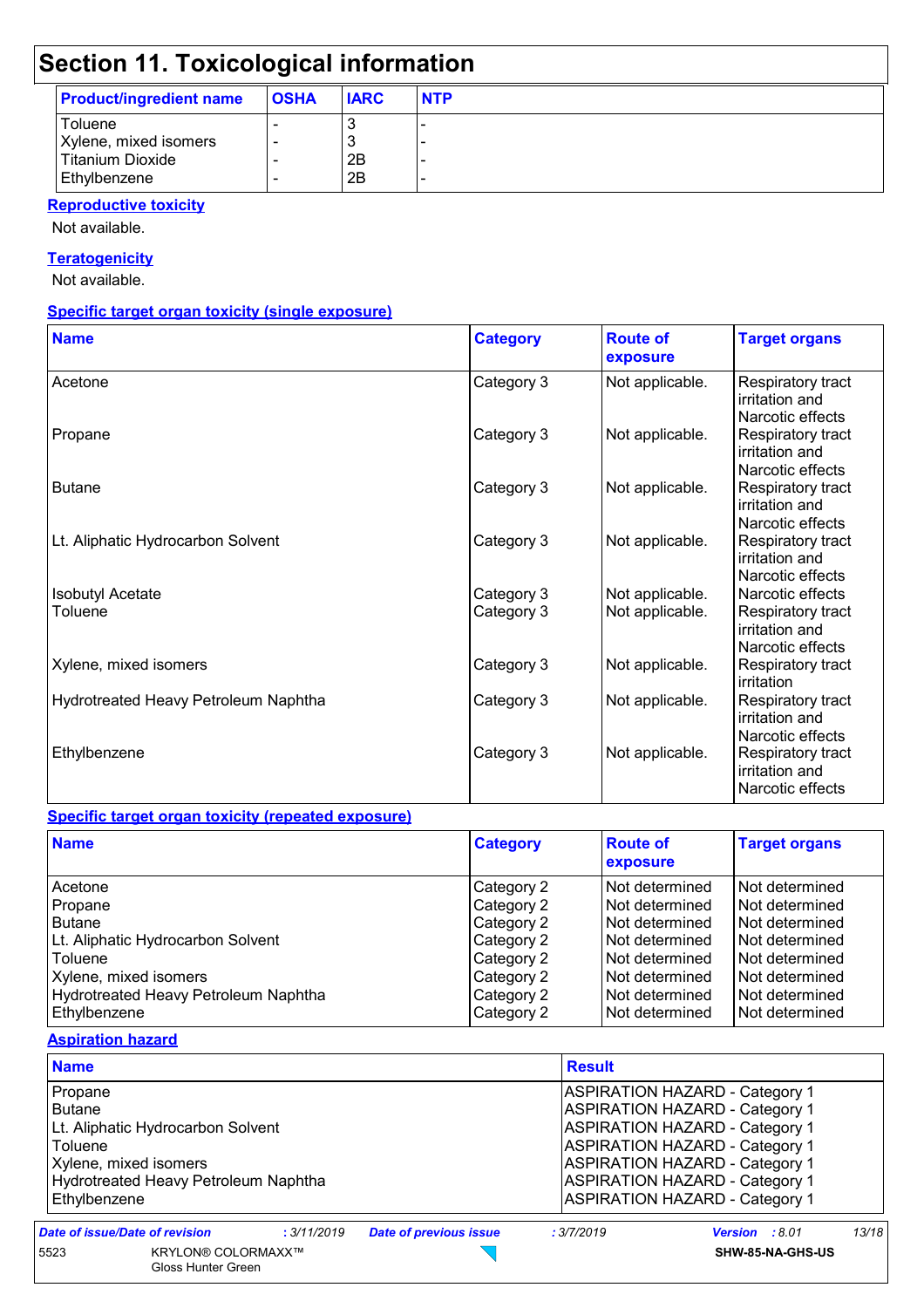| <b>Information on the likely</b><br>routes of exposure  | : Not available.                                                                                                                                                                                                                                                        |
|---------------------------------------------------------|-------------------------------------------------------------------------------------------------------------------------------------------------------------------------------------------------------------------------------------------------------------------------|
| <b>Potential acute health effects</b>                   |                                                                                                                                                                                                                                                                         |
| <b>Eye contact</b>                                      | : Causes serious eye irritation.                                                                                                                                                                                                                                        |
| <b>Inhalation</b>                                       | : Can cause central nervous system (CNS) depression. May cause drowsiness or<br>dizziness. May cause respiratory irritation.                                                                                                                                            |
| <b>Skin contact</b>                                     | : May cause an allergic skin reaction.                                                                                                                                                                                                                                  |
| <b>Ingestion</b>                                        | : Can cause central nervous system (CNS) depression. May be fatal if swallowed and<br>enters airways.                                                                                                                                                                   |
|                                                         | <b>Symptoms related to the physical, chemical and toxicological characteristics</b>                                                                                                                                                                                     |
| <b>Eye contact</b>                                      | : Adverse symptoms may include the following:<br>pain or irritation<br>watering<br>redness                                                                                                                                                                              |
| <b>Inhalation</b>                                       | : Adverse symptoms may include the following:<br>respiratory tract irritation<br>coughing<br>nausea or vomiting<br>headache<br>drowsiness/fatigue<br>dizziness/vertigo<br>unconsciousness<br>reduced fetal weight<br>increase in fetal deaths<br>skeletal malformations |
| <b>Skin contact</b>                                     | : Adverse symptoms may include the following:<br>irritation<br>redness<br>reduced fetal weight<br>increase in fetal deaths<br>skeletal malformations                                                                                                                    |
| <b>Ingestion</b>                                        | : Adverse symptoms may include the following:<br>nausea or vomiting<br>reduced fetal weight<br>increase in fetal deaths<br>skeletal malformations                                                                                                                       |
|                                                         | Delayed and immediate effects and also chronic effects from short and long term exposure                                                                                                                                                                                |
| <b>Short term exposure</b>                              |                                                                                                                                                                                                                                                                         |
| <b>Potential immediate</b><br>effects                   | : Not available.                                                                                                                                                                                                                                                        |
| <b>Potential delayed effects</b>                        | : Not available.                                                                                                                                                                                                                                                        |
| Long term exposure                                      |                                                                                                                                                                                                                                                                         |
| <b>Potential immediate</b><br>effects                   | : Not available.                                                                                                                                                                                                                                                        |
| <b>Potential delayed effects</b>                        | : Not available.                                                                                                                                                                                                                                                        |
| <b>Potential chronic health effects</b>                 |                                                                                                                                                                                                                                                                         |
| Not available.                                          |                                                                                                                                                                                                                                                                         |
| <b>General</b>                                          | : May cause damage to organs through prolonged or repeated exposure. Once<br>sensitized, a severe allergic reaction may occur when subsequently exposed to very low<br>levels.                                                                                          |
| <b>Carcinogenicity</b>                                  | : Suspected of causing cancer. Risk of cancer depends on duration and level of<br>exposure.                                                                                                                                                                             |
| <b>Mutagenicity</b>                                     | : No known significant effects or critical hazards.                                                                                                                                                                                                                     |
| <b>Teratogenicity</b>                                   | : Suspected of damaging the unborn child.                                                                                                                                                                                                                               |
| <b>Date of issue/Date of revision</b>                   | : 3/11/2019<br><b>Date of previous issue</b><br>: 3/7/2019<br>Version : 8.01<br>14/18                                                                                                                                                                                   |
| 5523<br><b>KRYLON® COLORMAXX™</b><br>Gloss Hunter Green | SHW-85-NA-GHS-US                                                                                                                                                                                                                                                        |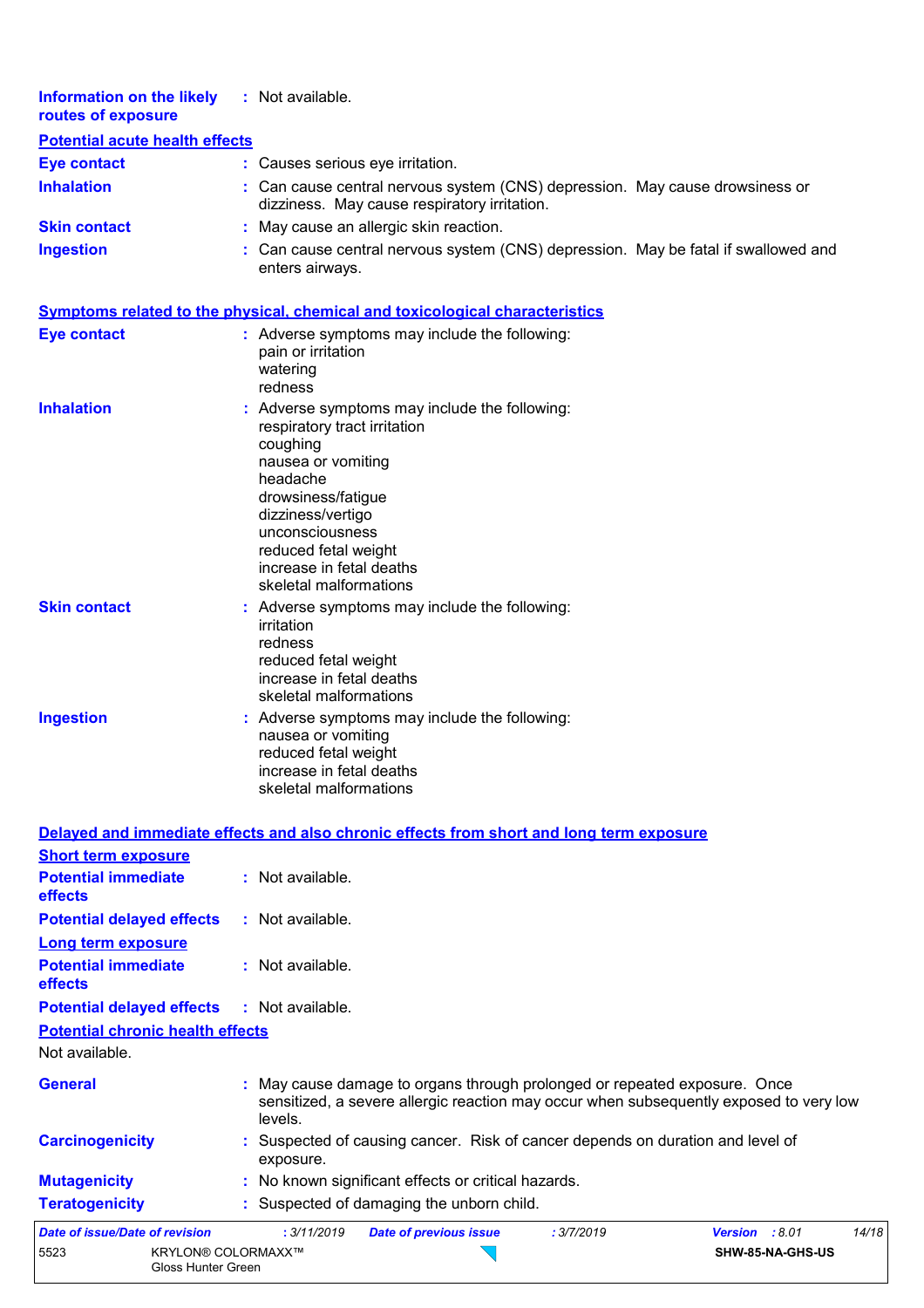**Developmental effects :** No known significant effects or critical hazards.

**Fertility effects :** No known significant effects or critical hazards.

#### **Numerical measures of toxicity Acute toxicity estimates**

| <b>AVULG IVAIVILY GOLILILALGO</b> |                  |  |  |  |  |  |
|-----------------------------------|------------------|--|--|--|--|--|
| <b>Route</b>                      | <b>ATE value</b> |  |  |  |  |  |
| Oral                              | 19977.4 mg/kg    |  |  |  |  |  |
|                                   |                  |  |  |  |  |  |

# **Section 12. Ecological information**

| <b>Toxicity</b>                      |                                       |                                                  |                 |
|--------------------------------------|---------------------------------------|--------------------------------------------------|-----------------|
| <b>Product/ingredient name</b>       | <b>Result</b>                         | <b>Species</b>                                   | <b>Exposure</b> |
| Acetone                              | Acute EC50 7200000 µg/l Fresh water   | Algae - Selenastrum sp.                          | 96 hours        |
|                                      | Acute LC50 6000000 µg/l Fresh water   | Crustaceans - Gammarus pulex                     | 48 hours        |
|                                      | Acute LC50 6900 mg/l Fresh water      | Daphnia - Daphnia magna                          | 48 hours        |
|                                      | Acute LC50 5600 ppm Fresh water       | Fish - Poecilia reticulata                       | 96 hours        |
|                                      | Chronic NOEC 4.95 mg/l Marine water   | Algae - Ulva pertusa                             | 96 hours        |
|                                      | Chronic NOEC 0.016 ml/L Fresh water   | Crustaceans - Daphniidae                         | 21 days         |
|                                      | Chronic NOEC 0.1 ml/L Fresh water     | Daphnia - Daphnia magna -<br>Neonate             | 21 days         |
|                                      | Chronic NOEC 0.1 mg/l Fresh water     | Fish - Fundulus heteroclitus                     | 4 weeks         |
| Lt. Aliphatic Hydrocarbon<br>Solvent | Acute LC50 >100000 ppm Fresh water    | Fish - Oncorhynchus mykiss                       | 96 hours        |
| Toluene                              | Acute EC50 12500 µg/l Fresh water     | Algae - Pseudokirchneriella<br>subcapitata       | 72 hours        |
|                                      | Acute EC50 11600 µg/l Fresh water     | Crustaceans - Gammarus<br>pseudolimnaeus - Adult | 48 hours        |
|                                      | Acute EC50 5.56 mg/l Fresh water      | Daphnia - Daphnia magna -<br>Neonate             | 48 hours        |
|                                      | Acute LC50 5500 µg/l Fresh water      | Fish - Oncorhynchus kisutch - Fry                | 96 hours        |
|                                      | Chronic NOEC 1000 µg/l Fresh water    | Daphnia - Daphnia magna                          | 21 days         |
| Xylene, mixed isomers                | Acute LC50 8500 µg/l Marine water     | Crustaceans - Palaemonetes<br>pugio              | 48 hours        |
|                                      | Acute LC50 13400 µg/l Fresh water     | Fish - Pimephales promelas                       | 96 hours        |
| <b>Titanium Dioxide</b>              | Acute LC50 >1000000 µg/l Marine water | Fish - Fundulus heteroclitus                     | 96 hours        |
| Methyl Ethyl Ketoxime                | Acute LC50 843000 µg/l Fresh water    | Fish - Pimephales promelas                       | 96 hours        |
| Ethylbenzene                         | Acute EC50 4600 µg/l Fresh water      | Algae - Pseudokirchneriella<br>subcapitata       | 72 hours        |
|                                      | Acute EC50 3600 µg/l Fresh water      | Algae - Pseudokirchneriella<br>subcapitata       | 96 hours        |
|                                      | Acute EC50 6.53 mg/l Marine water     | Crustaceans - Artemia sp. -<br>Nauplii           | 48 hours        |
|                                      | Acute EC50 2.93 mg/l Fresh water      | Daphnia - Daphnia magna -<br>Neonate             | 48 hours        |
|                                      | Acute LC50 4200 µg/l Fresh water      | Fish - Oncorhynchus mykiss                       | 96 hours        |

#### **Persistence and degradability**

| <b>Product/ingredient name</b>                 | <b>Aquatic half-life</b> | <b>Photolysis</b> | <b>Biodegradability</b> |
|------------------------------------------------|--------------------------|-------------------|-------------------------|
| Acetone<br><b>Toluene</b>                      |                          |                   | Readily<br>Readily      |
| Xylene, mixed isomers                          |                          |                   | Readily                 |
| <b>Hydrotreated Heavy</b><br>Petroleum Naphtha |                          |                   | Readily                 |
| Ethylbenzene                                   |                          |                   | Readily                 |

#### **Bioaccumulative potential**

| Date of issue/Date of revision |                                                 | : 3/11/2019 | <b>Date of previous issue</b> | : 3/7/2019 | <b>Version</b> : 8.01 |                  | 15/18 |
|--------------------------------|-------------------------------------------------|-------------|-------------------------------|------------|-----------------------|------------------|-------|
| 5523                           | <b>KRYLON® COLORMAXX™</b><br>Gloss Hunter Green |             |                               |            |                       | SHW-85-NA-GHS-US |       |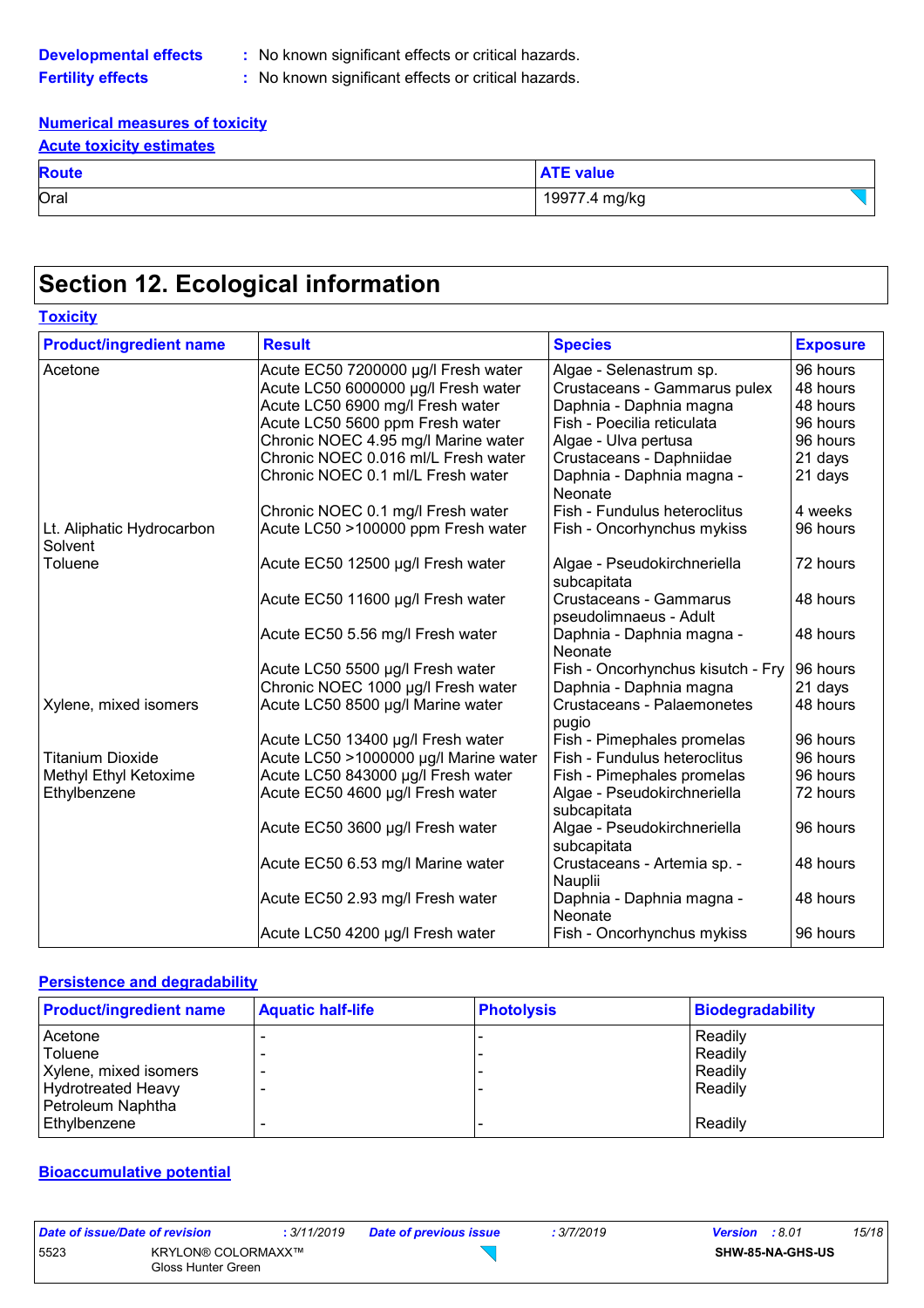| <b>Section 12. Ecological information</b>      |             |             |                  |  |
|------------------------------------------------|-------------|-------------|------------------|--|
| <b>Product/ingredient name</b>                 | $LogP_{ow}$ | <b>BCF</b>  | <b>Potential</b> |  |
| Lt. Aliphatic Hydrocarbon<br>Solvent           |             | 10 to 2500  | high             |  |
| Toluene                                        |             | 90          | low              |  |
| Xylene, mixed isomers                          |             | 8.1 to 25.9 | low              |  |
| <b>Hydrotreated Heavy</b><br>Petroleum Naphtha |             | 10 to 2500  | high             |  |
| Methyl Ethyl Ketoxime                          |             | 2.5 to 5.8  | low              |  |

#### **Mobility in soil**

**Soil/water partition coefficient (KOC) :** Not available.

**Other adverse effects** : No known significant effects or critical hazards.

### **Section 13. Disposal considerations**

#### The generation of waste should be avoided or minimized wherever possible. Disposal of this product, solutions and any by-products should at all times comply with the requirements of environmental protection and waste disposal legislation and any regional local authority requirements. Dispose of surplus and non-recyclable products via a licensed waste disposal contractor. Waste should not be disposed of untreated to the sewer unless fully compliant with the requirements of all authorities with jurisdiction. Waste packaging should be recycled. Incineration or landfill should only be considered when recycling is not feasible. This material and its container must be disposed of in a safe way. Empty containers or liners may retain some product residues. Do not puncture or incinerate container. **Disposal methods :**

### **Section 14. Transport information**

|                                         | <b>DOT</b><br><b>Classification</b> | <b>TDG</b><br><b>Classification</b>                                                                                                               | <b>Mexico</b><br><b>Classification</b> | <b>IATA</b>            | <b>IMDG</b>                                |
|-----------------------------------------|-------------------------------------|---------------------------------------------------------------------------------------------------------------------------------------------------|----------------------------------------|------------------------|--------------------------------------------|
| <b>UN number</b>                        | <b>UN1950</b>                       | <b>UN1950</b>                                                                                                                                     | <b>UN1950</b>                          | <b>UN1950</b>          | <b>UN1950</b>                              |
| <b>UN proper</b><br>shipping name       | <b>AEROSOLS</b>                     | <b>AEROSOLS</b>                                                                                                                                   | <b>AEROSOLS</b>                        | AEROSOLS,<br>flammable | <b>AEROSOLS</b>                            |
| <b>Transport</b><br>hazard class(es)    | 2.1                                 | 2.1                                                                                                                                               | 2.1                                    | 2.1                    | 2.1                                        |
| <b>Packing group</b>                    | $\overline{\phantom{a}}$            | $\overline{\phantom{a}}$                                                                                                                          |                                        |                        | $\overline{\phantom{0}}$                   |
| <b>Environmental</b><br><b>hazards</b>  | No.                                 | No.                                                                                                                                               | No.                                    | No.                    | No.                                        |
| <b>Additional</b><br><b>information</b> | $\overline{\phantom{a}}$            | Product classified<br>as per the<br>following sections<br>of the<br>Transportation of<br>Dangerous Goods<br>Regulations: 2.<br>13-2.17 (Class 2). |                                        |                        | <b>Emergency</b><br>schedules F-D, S-<br>U |
|                                         | <b>ERG No.</b>                      | <b>ERG No.</b>                                                                                                                                    | <b>ERG No.</b>                         |                        |                                            |
|                                         | 126                                 | 126                                                                                                                                               | 126                                    |                        |                                            |

| Date of issue/Date of revision |                                                 | : 3/11/2019 | <b>Date of previous issue</b> | : 3/7/2019 | <b>Version</b> : 8.01 |                  | 16/18 |
|--------------------------------|-------------------------------------------------|-------------|-------------------------------|------------|-----------------------|------------------|-------|
| 5523                           | <b>KRYLON® COLORMAXX™</b><br>Gloss Hunter Green |             |                               |            |                       | SHW-85-NA-GHS-US |       |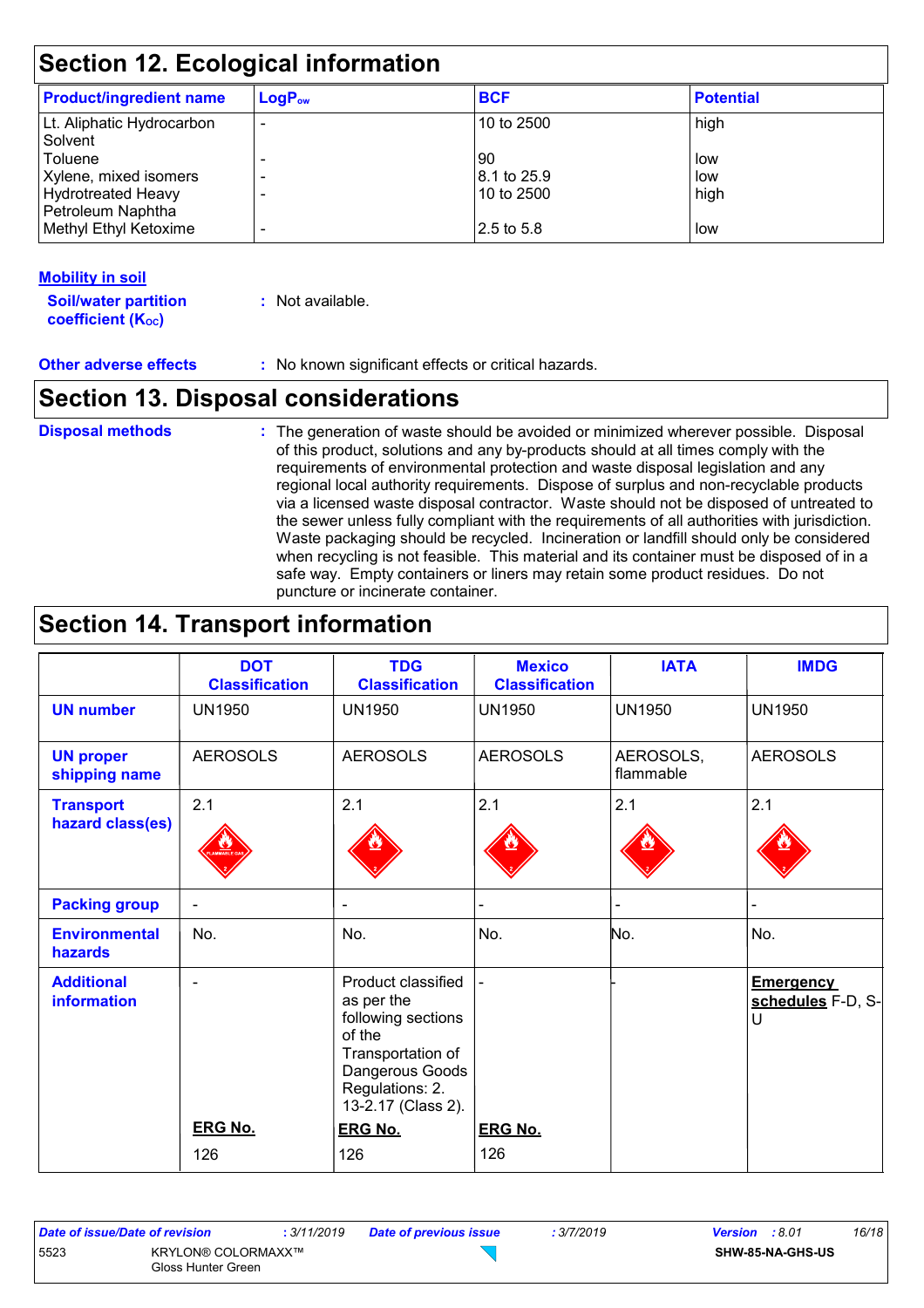### **Section 14. Transport information**

| <b>Special precautions for user :</b>                                                  | Multi-modal shipping descriptions are provided for informational purposes and do not<br>consider container sizes. The presence of a shipping description for a particular<br>mode of transport (sea, air, etc.), does not indicate that the product is packaged<br>suitably for that mode of transport. All packaging must be reviewed for suitability<br>prior to shipment, and compliance with the applicable regulations is the sole<br>responsibility of the person offering the product for transport. People loading and<br>unloading dangerous goods must be trained on all of the risks deriving from the<br>substances and on all actions in case of emergency situations. |                  |  |
|----------------------------------------------------------------------------------------|-------------------------------------------------------------------------------------------------------------------------------------------------------------------------------------------------------------------------------------------------------------------------------------------------------------------------------------------------------------------------------------------------------------------------------------------------------------------------------------------------------------------------------------------------------------------------------------------------------------------------------------------------------------------------------------|------------------|--|
| <b>Transport in bulk according</b><br>to Annex II of MARPOL and<br>the <b>IBC</b> Code | : Not available.                                                                                                                                                                                                                                                                                                                                                                                                                                                                                                                                                                                                                                                                    |                  |  |
|                                                                                        | <b>Proper shipping name</b>                                                                                                                                                                                                                                                                                                                                                                                                                                                                                                                                                                                                                                                         | : Not available. |  |
|                                                                                        | <b>Ship type</b>                                                                                                                                                                                                                                                                                                                                                                                                                                                                                                                                                                                                                                                                    | : Not available. |  |
|                                                                                        | <b>Pollution category</b>                                                                                                                                                                                                                                                                                                                                                                                                                                                                                                                                                                                                                                                           | : Not available. |  |

### **Section 15. Regulatory information**

#### **SARA 313**

SARA 313 (40 CFR 372.45) supplier notification can be found on the Environmental Data Sheet.

#### **California Prop. 65**

WARNING: This product contains chemicals known to the State of California to cause cancer and birth defects or other reproductive harm.

| <b>International regulations</b> |                                                              |
|----------------------------------|--------------------------------------------------------------|
| <b>International lists</b>       | : Australia inventory (AICS): Not determined.                |
|                                  | China inventory (IECSC): Not determined.                     |
|                                  | Japan inventory (ENCS): Not determined.                      |
|                                  | Japan inventory (ISHL): Not determined.                      |
|                                  | Korea inventory (KECI): Not determined.                      |
|                                  | Malaysia Inventory (EHS Register): Not determined.           |
|                                  | New Zealand Inventory of Chemicals (NZIoC): Not determined.  |
|                                  | Philippines inventory (PICCS): Not determined.               |
|                                  | Taiwan Chemical Substances Inventory (TCSI): Not determined. |
|                                  | Thailand inventory: Not determined.                          |
|                                  | Turkey inventory: Not determined.                            |
|                                  | Vietnam inventory: Not determined.                           |

### **Section 16. Other information**

**Hazardous Material Information System (U.S.A.)**



**The customer is responsible for determining the PPE code for this material. For more information on HMIS® Personal Protective Equipment (PPE) codes, consult the HMIS® Implementation Manual.**

**Caution: HMIS® ratings are based on a 0-4 rating scale, with 0 representing minimal hazards or risks, and 4 representing significant hazards or risks. Although HMIS® ratings and the associated label are not required on SDSs or products leaving a facility under 29 CFR 1910.1200, the preparer may choose to provide them. HMIS® ratings are to be used with a fully implemented HMIS® program. HMIS® is a registered trademark and service mark of the American Coatings Association, Inc.**

 $\overline{\mathcal{L}}$ 

**Procedure used to derive the classification**

| Date of issue/Date of revision |                                                 | : 3/11/2019 | Date |
|--------------------------------|-------------------------------------------------|-------------|------|
| 5523                           | <b>KRYLON® COLORMAXX™</b><br>Gloss Hunter Green |             |      |